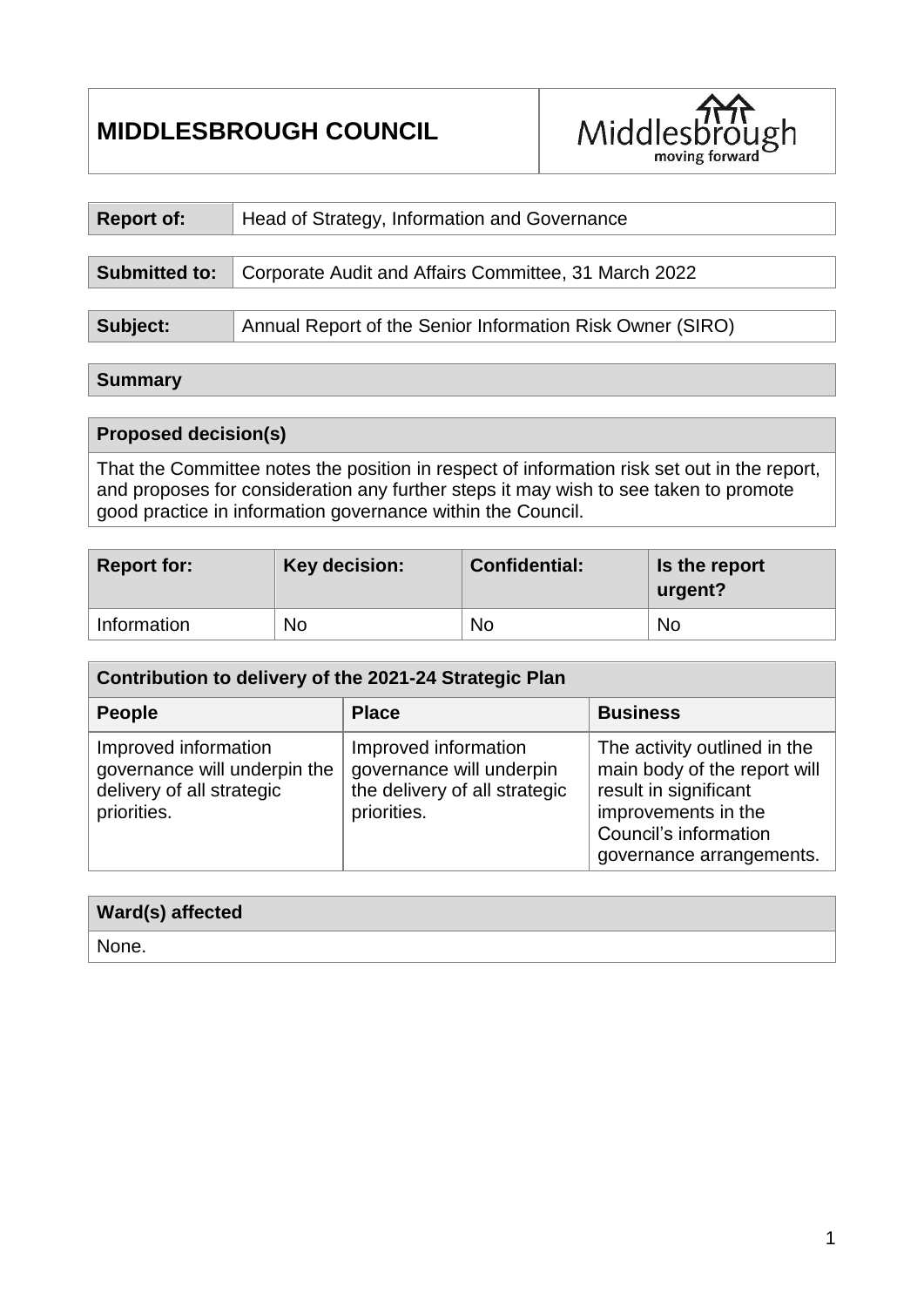### **What is the purpose of this report?**

1. To advise the Corporate Affairs and Audit Committee of arrangements in place to ensure the proper governance of information within the Council, progress made within the 2021 calendar year, risks and issues arising, and priorities for 2022.

#### **Why does this report require a member decision?**

2. This report provides assurance to the Committee that information governance (IG) policy and practice within the Council is in line with legal obligations, and consistent with the principles of good governance.

### **Report background**

- 3. The Council must create, protect, manage, share and disclose information in line with a complex legal framework. This report deals principally with information governance arrangements relating to the following, and the risks arising therefrom:
	- Data Protection Act 2018 (DPA);
	- UK General Data Protection Regulation 2016 (UK GDPR);
	- Privacy and Electronic Communications Regulations 2003 (as amended);
	- Environmental Information Regulations 2004 (EIR);
	- Freedom of Information Act 2000 (FOI);
	- Regulation of Investigatory Powers Act 2000 (RIPA); and
	- Protection of Freedoms Act 2012 (PoFA).
- 4. The Council's activity in this area is largely regulated by the Information Commissioner's Office (ICO), with the Investigatory Powers Commissioner's Office (IPCO) acting as the regulatory body for RIPA and compliance with the Surveillance Camera Code of Practice and the relevant provisions of PoFA encouraged by the Biometrics and Surveillance Camera Commissioner.
- 5. The Head of Strategy, Information and Governance acts as the Council's Senior Information Risk Owner (SIRO) / Senior Responsible Officer (SRO) for Biometrics and Surveillance and RIPA, and is the owner of the Council's Information Strategy. The SIRO advises the Chief Executive and the Council's management team on information risk, reporting quarterly to the internal risk management group and annually to Leadership Team and to this Committee.

### **Compliance, issues and risks in 2021**

### **Implementation of 2021 priorities**

- 6. The last annual report to this Committee (29 April 2021) set out eight key priorities to reduce information risk for the 2021 calendar year and beyond.
- 7. During this period the COVID-19 pandemic has persisted, and again associated restrictions resulted in some delays to planned activity, as relevant employees were either re-directed to emergency response or otherwise unable to progress work e.g. due to the unavailability of the workplace.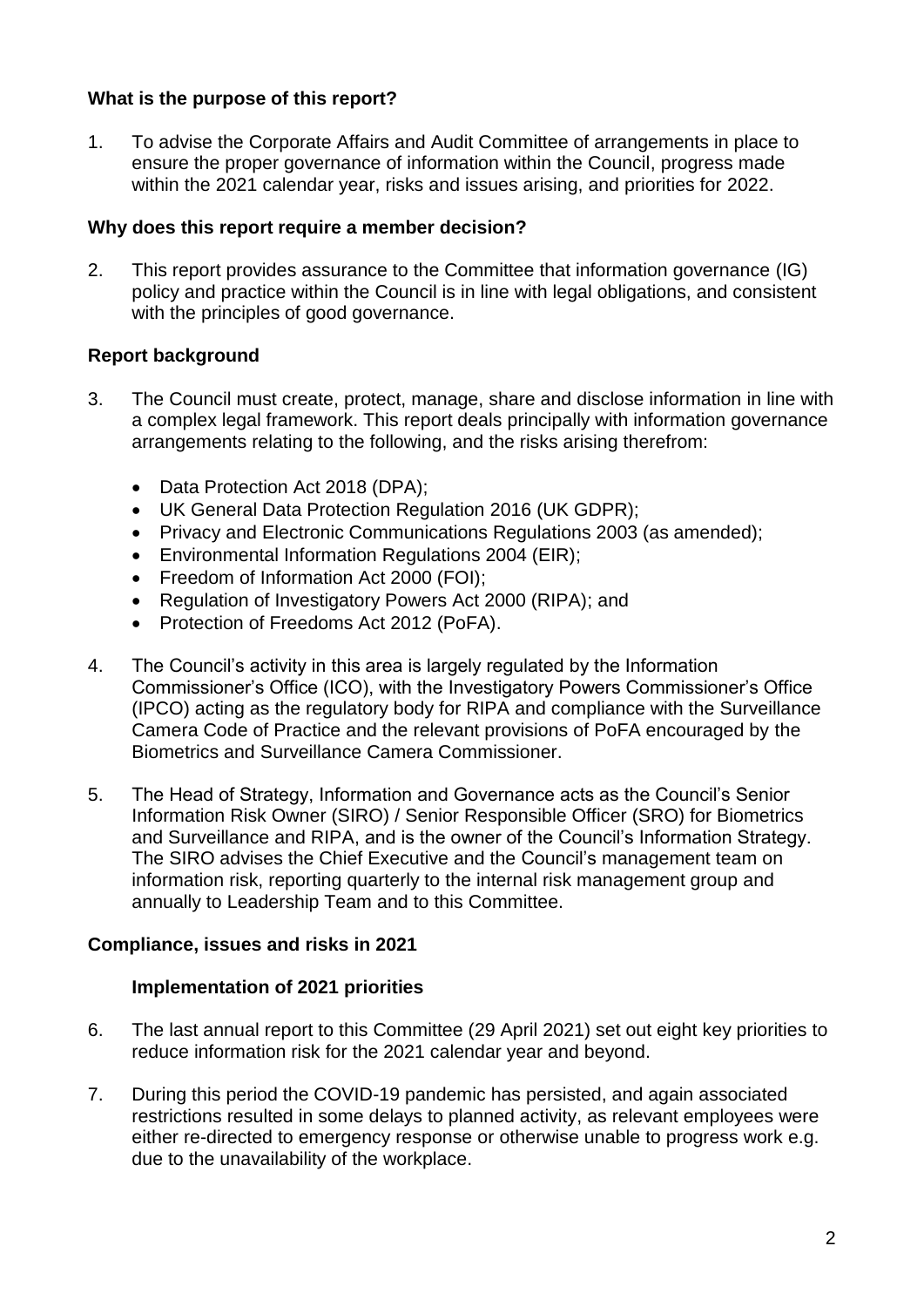8. As such, work on these, and other priorities identified during 2021 and set out within this report, will complete during 2022. Nevertheless, good progress was made in many areas during the year, as summarised below.

### *Cyber security posture*

9. The first priority for 2021 was to continue the monthly monitoring of the Council's cyber security posture and improvements and undertake a staff phishing exercise. While always critical, this assumed even greater importance during COVID-19, given the continued increase in cyber-attacks worldwide and potential increase of a successful attack exploiting the disruption caused by the pandemic. This priority was achieved and the *Cyber Security* section of this report outlines improvements delivered during the year in detail.

### *ICO consensual audit*

- 10. The second priority was to complete the implementation of remaining actions arising from the ICO's consensual audit and follow-up of the Council's data protection arrangements, which took place in late 2019 and 2020 respectively.
- 11. This audit looked specifically at three crosscutting domains:
	- governance and accountability;
	- security of personal data; and
	- requests for personal data and data portability.
- 12. The Committee will recall that the audit rated the Council as providing a 'reasonable' level of assurance (the second highest of the ICO's ratings, behind 'high') that the Council's arrangements are delivering data protection compliance across the above three domains.
- 13. Of the original 63 recommendations made by the ICO, only eight are yet to completely implemented, in part due to the delays in reoccupation of buildings following 'work from home restrictions' in the pandemic. However, it should be noted that work is now ongoing to complete these actions during 2022, which are in the areas of information asset management and system access.

### *Information Governance Framework*

- 14. The third priority was to launch the revised Information Governance Framework (IGF) as part of the post-pandemic reinduction process, and enhance elected member training on information governance.
- 15. This priority was again delayed due to COVID-19, but the opportunity was taken during the year to refresh the IGF, which now includes the Surveillance and Premises Security and Access Policies. A staff survey on the IGF has been issued and the results of this will inform the development of training and associated guidance, which will be launched in 2022.
- 16. Refreshed mandatory data protection training was launched during the year, Following development of an integrated, comprehensive dashboard for the reporting and management of data protection training completions, LMT and DMTs have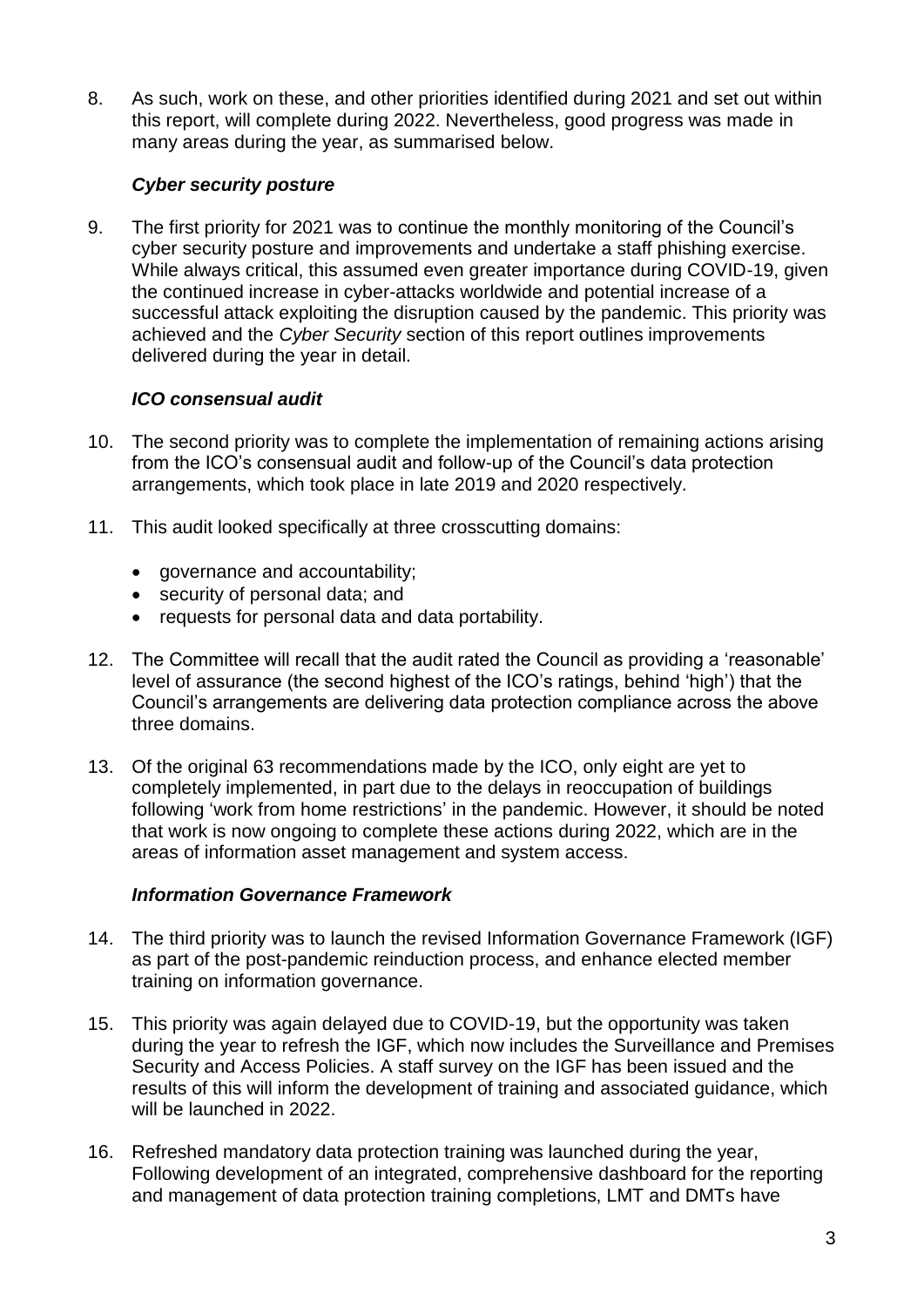increased compliance to 82%. This means that of the 3,244 employees within the workforce, 2,659 have completed mandatory training within the required 12-month refresh period. The Council is aiming to increase this to and consistently maintain compliance at 95% in line with ICO guidance. Staff training is a key organisational measure required to ensure that the Council complies with data protection legislation and hence is one of the three key metrics monitored and reported to LMT and DMT level.

17. In December 2021, Constitution and Members' Development Committee agreed that the DPA training for elected members would be made mandatory. E-learning comparable to that undertaken by officers has been purchased and circulated to members for completion. Progress on completions will be reported to Constitution and Members' Development Committee and this Committee as appropriate.

#### *Statutory information requests*

- 18. The fourth priority was to continue to improve the Council's responsiveness to information requests through the provision of real-time dashboards for senior managers.
- 19. These dashboards are now in place and are monitored by departmental management teams and Leadership Team monthly. The Information Requests section of this report provide detailed statistics on volumes of requests received during the year and compliance with statutory timescales. In brief, while good progress has been made in addressing the backlog of Subject Access Requests – a key priority for the Council – the timeliness of responses to new information requests (though improving significantly during the last quarter of the year) remains too low, and the Council has allocated additional resources to the Information Requests team to improve performance significantly during 2022.

### *Physical access*

- 20. The fifth priority was to agree a physical security policy and procedures for the Council's office estate, implementing changes for reinduction and advising on design of the Council's new headquarters, since confirmed to be Fountain Court.
- 21. A Premises Security and Access Policy has now been approved and is in the process of implementation across all premises. Aside from the obvious health and safety benefits, the policy will mitigate the potential for data breach through unauthorised access to premises.

#### *Historic paper records*

22. The sixth priority was to agree a position in respect of digitising or rehousing the Council's historic paper records as part of the new HQ project. This has been achieved and is detailed in the Records Management section of this report.

### *Surveillance policy*

23. The seventh priority was to complete and implement the revised Surveillance Policy and actions from the then forthcoming internal audit of CCTV. The Council's first integrated Surveillance Policy was approved by the Executive Member for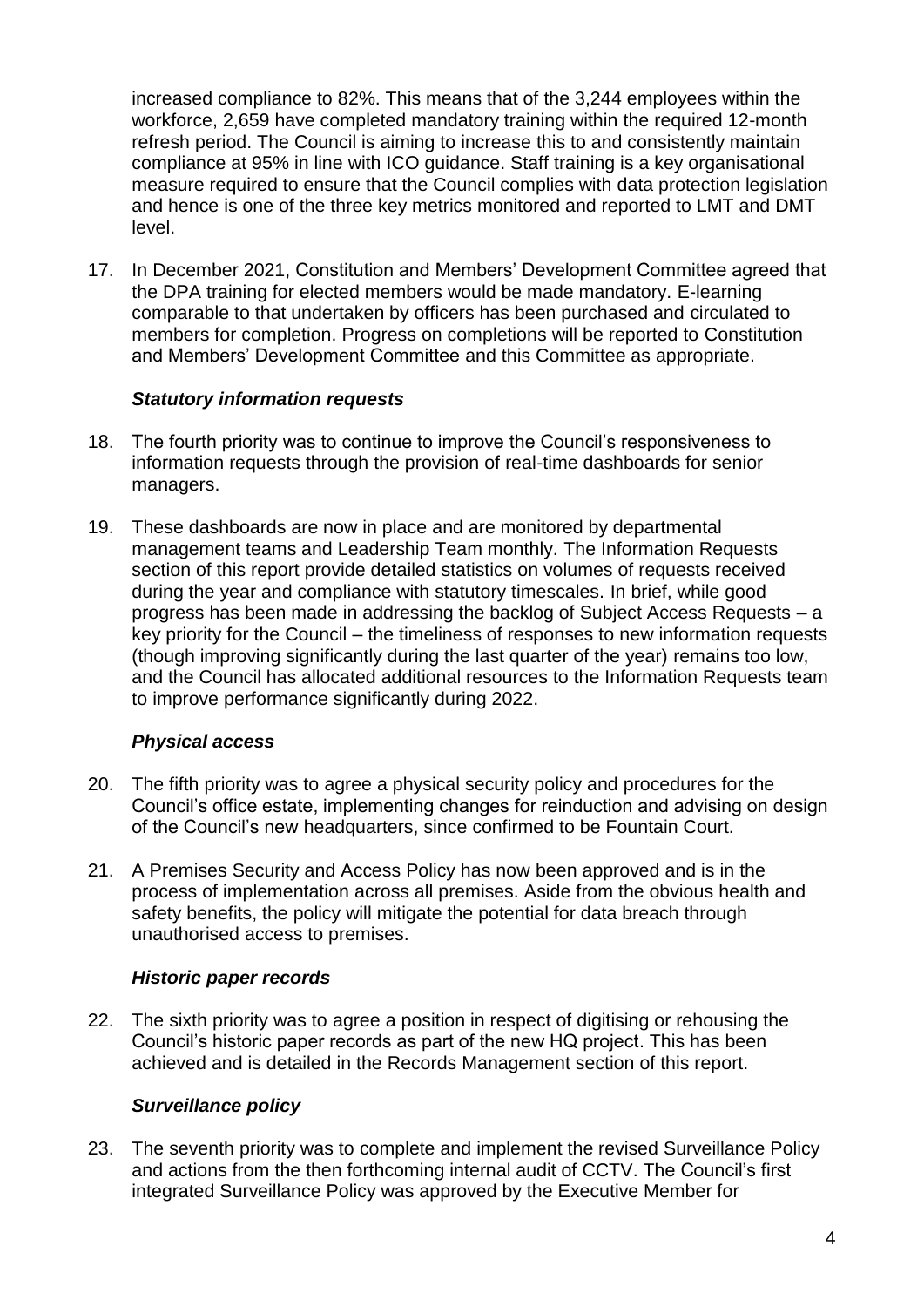Environment, Finance and Governance in August 2021. The Surveillance section of this report sets out the Council's response to the internal audit of its CCTV and planned actions for both overt and covert surveillance during 2022.

### *Alignment of major ICT projects and information governance requirements*

24. The final priority was to ensure that key ICT projects for 2021 including the migration to Microsoft Office 365 and the review of the Council's website were aligned with the Information Governance Framework and progress the aims of the Council's Information Strategy. This has been achieved through close collaborative working between services during the year.

#### **Information Strategy progress**

- 25. In November 2018, LMT agreed an Information Strategy for the Council for the period 2018-2022. The strategy vision is that the right information will be available to the right users, at any time, accessible from anywhere, underpinning the achievement of the Council's strategic objectives.
- 26. The strategy has three key themes:
	- **Organise**: implement a streamlined and integrated information governance framework, responding to legislative changes, and providing a firm foundation for improvement;
	- **Collaborate**: maximise the quality and the value of our information through jointworking, both internally, with our partners, and with our citizens and customers; and
	- **Transform:** ensure that our information is improved in line with our strategic priorities, and used to support evidence-based approaches to strategy, policy and commissioning.
- 27. Much work has been undertaken to date on the 'Organise' theme, updating and joining up the Council's IGF. The IGF can be found on the Council's intranet and now comprises the following policies:

| <b>Policy</b>                                 | <b>Last revision</b> | <b>Next revision</b> |
|-----------------------------------------------|----------------------|----------------------|
| <b>Data Protection Policy</b>                 | 2021                 | 2024                 |
| <b>Secure Working Policy</b>                  | 2021                 | 2024                 |
| Premises Security and Access                  | 2022                 | 2025                 |
| Data Management Policy                        | 2021                 | 2024                 |
| <b>Records Management Policy</b>              | 2019                 | 2021                 |
| Microsoft 365 Policy                          | 2021                 | 2024                 |
| <b>Direct Marketing and Cookies Policy</b>    | 2021                 | 2024                 |
| Surveillance Policy (subsumes RIPA Policy)    | 2021                 | 2022                 |
| <b>Public Information and Requests Policy</b> | 2021                 | 2024                 |

28. As indicated above, the majority of policies were reviewed during the year, mainly in line with the introduction of Microsoft 365. The review of the Records Management Policy was deferred so that the review of the Council's enterprise content management system (ECS) could be taken into account and will now be reviewed in 2022.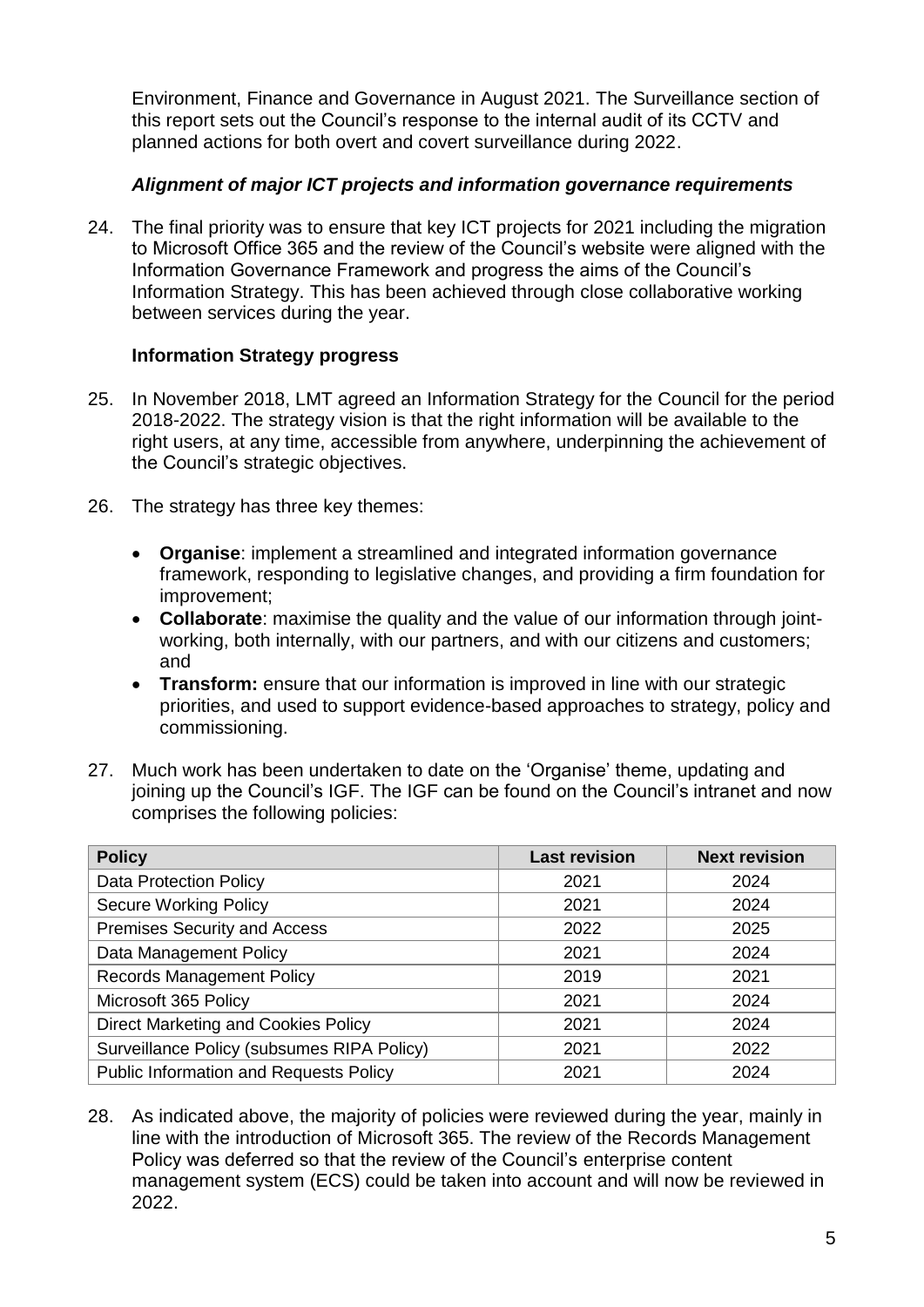- 29. As set out in paragraph 15, the IGF will be relaunched during 2022, with additional training and guidance to be provided, particularly to Information Asset Owners.
- 30. During 2022 a new Operations Strategy will be developed for the Council, subsuming existing strategies such as the ICT and Information Strategies in order to create maximum alignment in future.

#### **Changes to information asset registers**

- 31. Information asset registers (IARs) list all the information owned by services, in any format, quantifies these and sets out how they are managed across the lifecycle. IARs are owned by Information Asset Owners (Heads of Service).
- 32. The Council's information strategy uses IARs to present an overall view of the fitness-for-purpose of information across service areas on a RAG basis, taking into account the following criteria:
	- Security
	- Confidentiality
	- Accuracy
	- Completeness
	- **•** Timeliness
- Relevance
- Reliability
- Validity
- Availability
- 33. This information map was reviewed at the end of 2021, with the overall RAG as set out below.

| <b>RAG</b> | <b>Definition</b>                                 | $\%$  | <b>Change from 2020</b> |
|------------|---------------------------------------------------|-------|-------------------------|
| Red        | Does not meet basic requirements                  | 5.3%  | $-9%$                   |
| Amber      | Meets basic requirements but requires improvement | 42.4% | $-1\%$                  |
| Green      | Fit for purpose                                   | 52.3% | $+2\%$                  |

- 34. There have been no major changes to IARs reported this year, and the position reflects ongoing improvements in the Council's information (movement from Red to Amber) and a greater understanding across services of what information is required for effective decision-making and delivery (movement from Green to Amber).
- 35. A significant amount of data sharing was again undertaken during the year, particularly in relation to the pandemic response and recovery. This was swiftly and securely handled by all services.

### **Information security**

36. COVID-19 has continued to prove challenging for all of those working in information security, which is properly defined as activity designed to protect all appropriate data (print, electronic and other) from unauthorised persons, and rapidly changed the Council's information security risk profile.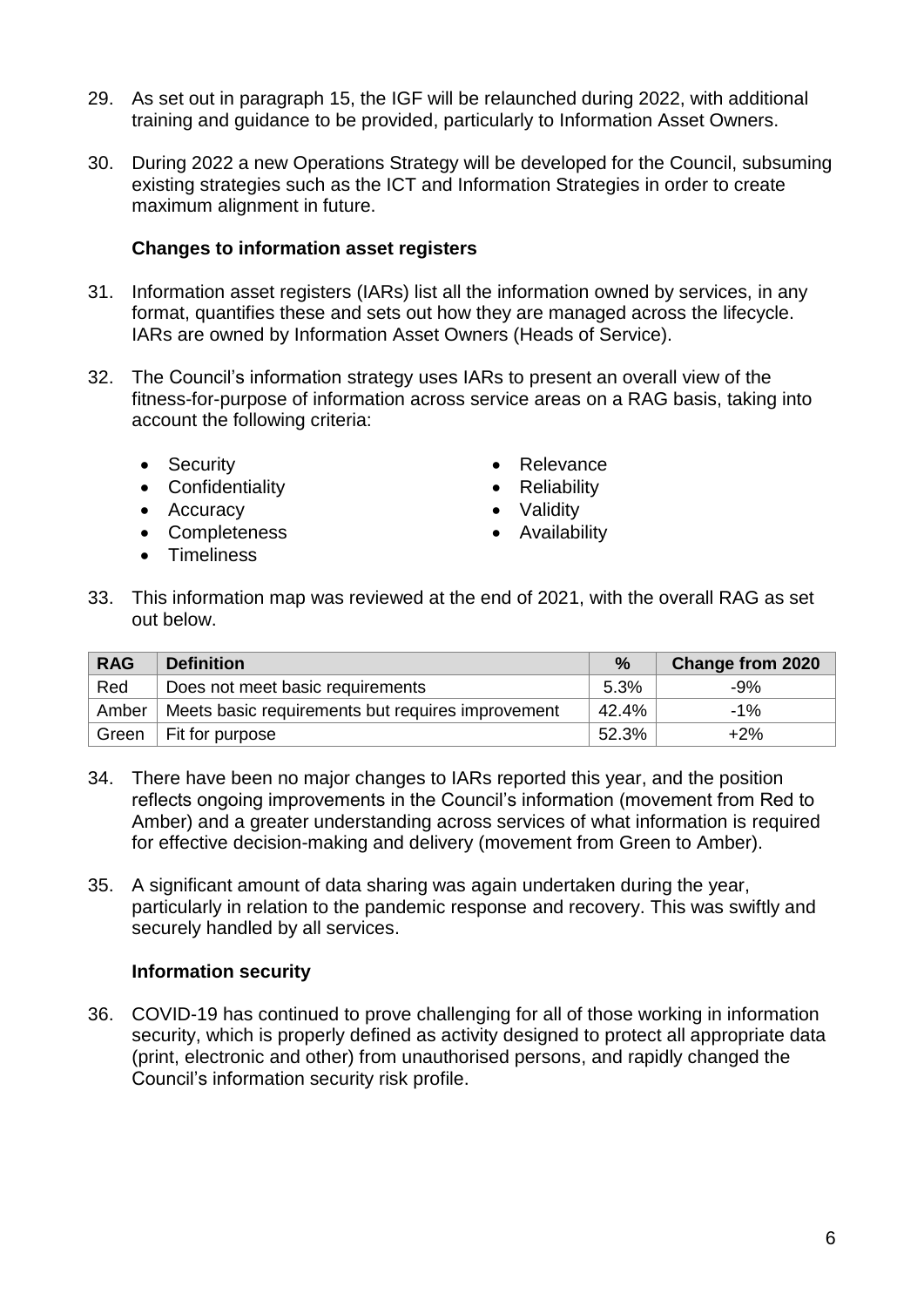### *Cyber security*

- 37. The Committee should note that 2021 saw a continued escalation in global cyber security risk, which was exacerbated by continued remote or home working during the COVID-19 pandemic and the rapid implementation of video conferencing and other collaborative solutions. Ransomware and state-sponsored attacks will again dominate the threat landscape in the coming year, with successful data breaches fuelling the upward trend in attacks.
- 38. In response to the threat of state-sponsored attacks, during the year the Council strengthened geo-location blocking and blocked all internet traffic from China and Russia to mitigate the threat from persistent attacks emanating from those territories. The list of blocked territories is kept under continuous review.
- 39. The Head of ICT attended Leadership Team during the year to increase awareness of the increasing cyber security risk, including sharing lessons learned from the attack on Redcar and Cleveland Borough Council in February 2020 (the recovery from which cost an estimated £12m) and the approach being taken to securing the ICT estate.
- 40. Within this context of rising threats globally, the Council continued to maintain a strong cyber security posture during 2021. No systems (whether on premises or in the Cloud), services or information were compromised during the year, and all hardware and software continued to be supported, updated and patched in line with the Council's policies.
- 41. Several threats requiring immediate intervention were identified and mitigated during the year, the most significant being Log4j, a Java-based vulnerability found in the code of almost all websites and applications around the world. The Council remediated this vulnerability without data loss or disruption to business activities.
- 42. Following ongoing issues, several of the Council's websites currently hosted and managed by external parties will transfer to ICT Services during 2022/23 to ensure cyber security as part of an overall review of the Council's online presence, including its corporate website.
- 43. In line with the Council's device refresh programme, and in response to the evolving scale and impact of the pandemic, 700 laptops were rolled out to employees, enabling them to work flexibly, at home or in the office. The planned introduction of Microsoft 365 was also expedited by one year to ensure all users have access to online collaborative tools.
- 44. 1,126 access control changes were processed during 2021/22:
	- 474 new starters (115 of which were temporary or agency staff) had access rights established;
	- 103 employees moved role and had access rights updated as a result; and
	- 549 leavers had access rights removed.
- 45. No end-of-life devices were destroyed by the Council's contractor during 2021 due to COVID-19 restrictions. All end-of-life devices are securely stored, and it is anticipated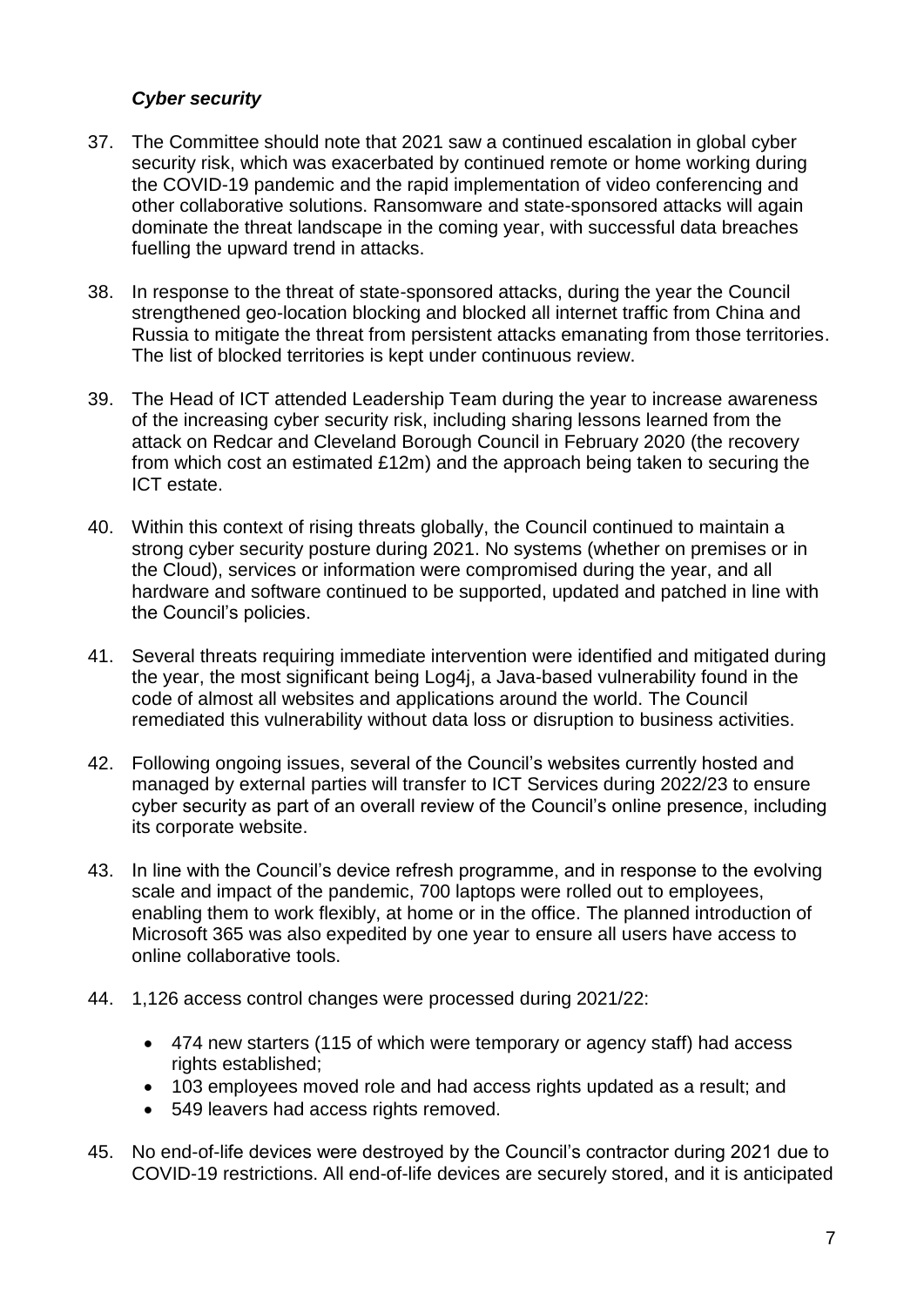that the secure recycling of equipment will recommence in spring 2022 with appropriate data destruction certificates being supplied.

- 46. Following the decommissioning of the GCSX secure email system in 2019, unencrypted email traffic leaving the Council's network reduced to below 1% and will reduce further in future years as partners increase their own security postures.
- 47. Several important technical improvements were delivered during the year to enhance the Council's cyber security, including:
	- the introduction of Microsoft 365 provided significant additional options for device security, including Windows Hello, PIN, Multi Factor Authentication, biometrics;
	- in line with the introduction of 365, much of the corporate email infrastructure was migrated to Microsoft Azure Cloud to increase security, resilience and performance;
	- the resilience offered by 365 was supplemented by an on premises daily backup solution so that the Council can access its mailboxes in the event of the Microsoft Cloud being unavailable;
	- additional controls were applied to devices to reduce the risk around the use of applications and to limit the use of USB peripherals; and
	- a security information and event management was implemented, providing realtime analysis of security alerts generated by applications and network hardware.
- 48. Between September and November 2021, the annual test of the ICT Disaster Recovery Plan for its data centres was successfully completed. No additional technical recommendations were noted as a result of the test and the annual maintenance schedule for critical infrastructure components was completed without issue.
- 49. During the year, the Council used an external CHECK-approved assessor as part of its annual Public Services Network (PSN) compliance audit. This highlighted some areas for improvement, which were addressed in-year and the Council retained its PSN compliance certificate in November 2021.
- 50. The Council continues to subscribe to all appropriate national and regional cyber security networks and alert services.
- 51. The Council successfully retained accreditation from the Government-backed Cyber Essentials scheme during the year, and the Council's email domain security posture achieved the highest rating across all North East local authorities in the recent Cyber Health Care assessment conducted by the Northeast WARP (Warning Advice & Reporting Point).
- 52. The Councils internal auditor assessed the Council's controls in relation to Cyber Awareness during the year, an exercise which included a bi-annual phishing exercise on a sample of employees. The auditor provided an opinion of 'strong assurance' on the controls in place and the outcome from the phishing exercise will inform future training and communication with employees.
- 53. The approach to and resourcing of cyber security will be kept under regular review in line with the high level of risk in this area, which has increased further following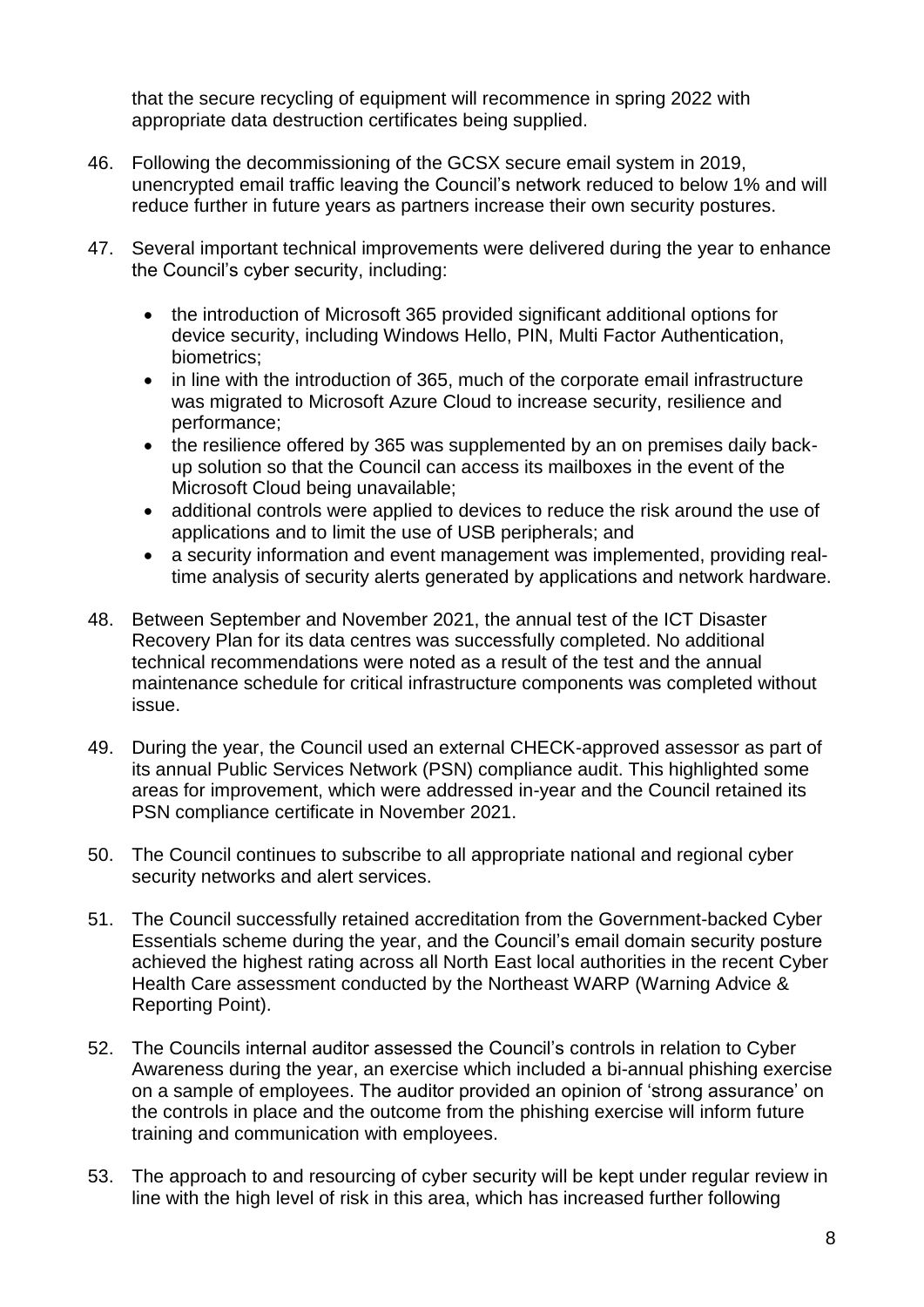Russia's invasion of Ukraine in February 2022. The future approach will reflect changes to National Cyber Security Centre guidance as well as the Government's recently-published National Cyber Strategy for 2022-2030.

#### *Records management*

- 54. The continued closure due to the pandemic of Council buildings to the public and the majority of employees, with logging of those attending, continued to temporarily reduce the risk to information from unauthorised access. The Council now mandates clear floor and desk policies, and checks will be undertaken during 2021 to ensure employees are complying with this directive, post office reoccupation.
- 55. During 2020, a business case for archiving / digitising physical records was completed for consideration as part of the forthcoming move to the Council's new headquarters, since confirmed to be Fountain Court.
- 56. During 2021, the planning archive (1,959 boxes, dating back 26 years) housed in the Civic Centre was indexed and sent to an offsite facility which will provide a scan on demand service. If a request is received for the information via the Council's Planning Portal, the relevant file will be pull scanned and uploaded to the planning site for public viewing.
- 57. During 2022 a decision will be made on the preferred options for the remaining historic records, held in the Municipal Buildings, as part of decisions on the future use of this building following the Council's decampment from the Civic Centre. This will also address the long-term storage needs of historic records not held within the Central Campus.
- 58. A review of the Council's enterprise content management system (ECS) was undertaken during the year, in line with the move to Microsoft 365 during 2021.
- 59. The agreed option was to pursue Microsoft SharePoint as the Council's ECS going forward, integrating with 365. With appropriate licensing and supplementary applications, SharePoint can be configured to meet the Council's needs for a structured ECS, including document workflow, and its ambitions for improved document tagging, retention and deletion and search.
- 60. It is imperative that SharePoint is appropriately resourced so that it can be implemented and managed in line with the Council's Record Management Policy, and that the roll-out plan mandates the use of SharePoint over other potential options wherever possible so that the Council finally has a single solution for electronic document storage.
- 61. Both the move to Fountain Court and implementation of SharePoint involve the transit of very significant amounts of data, and as such the risk of data loss and hence large scale breaches of the DPA, FOIA and EIR will be heightened in 2022.

#### **Data protection**

62. 2021 was the first year post-Brexit in which the UK General Data Protection Regulation took effect having been transferred into domestic law with minor amendments. The UK Department for Culture Media and Sport (DCMS), as the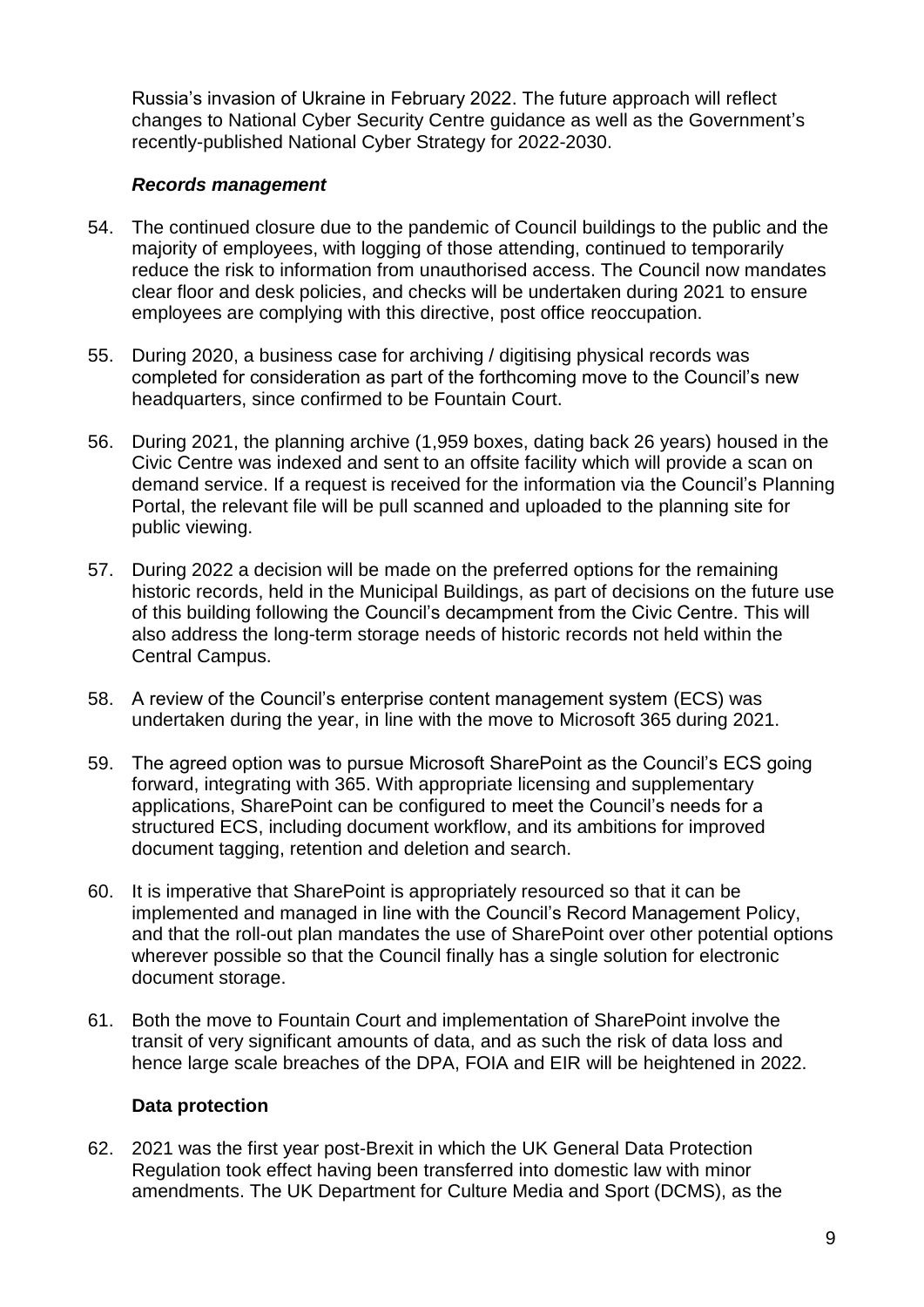parent department for data protection, launched a consultation in September 2021 'Data: a new direction' with the following broad policy aims:

- support vibrant competition and innovation to drive economic growth;
- maintain high data protection standards without creating unnecessary barriers to responsible data use;
- keep pace with the rapid innovation of data-intensive technologies:
- help innovative businesses of all sizes to use data responsibly without undue uncertainty or risk, both in the UK and internationally; and
- ensure the Information Commissioner's Office (ICO) is equipped to regulate effectively in an increasingly data-driven world.
- 63. The consultation feedback will inform the Government's proposed 'Brexit Freedoms Bill' which will amend the existing data protection regime. As a public authority that handles high volumes of sensitive data, it is expected that the Council will still be required to meet high data protection standards. The Government's proposals may lead to some changes in how the Council administrates data protection matters and may derive other benefits such as the simplification of the appointment of overseas suppliers particularly in the areas of data hosting and processing. The expected legislative reforms will be a key area of work for the Data Protection Team in 2022/23.
- 64. The use of overseas suppliers is an area of work that continues to present significant challenges within the procurement process as the Council is required by law to assess the compliance of complex digital supply chains. This can involve the hosting and processing of data in countries with legal regimes that do not guarantee the same level of protection to personal data including the United States of America which is a major global hub for data storage services. Eight months after the European Union issued updated 'standard contractual clauses' (SCCs) for use in assuring the security of data transfers overseas, DCMS has laid draft 'International data transfer agreements' before Parliament. These are a UK version of the SCCs which will take some months for overseas suppliers to assess and offer to customers.
- 65. In addition to work on personal data breach management and audits of subject access request complaints, data protection work has focussed largely on the following items:
	- developing LMT and DMT dashboards for information security incidents, information requests and employee training completion;
	- procuring and implementing data protection training for elected members;
	- developing more granular Privacy Notices particularly in relation to local COVID-19 projects and grant schemes;
	- implementing several important information sharing agreements with key partners – again particularly in relation to COVID-19 projects;
	- improving the way in which suppliers that process personal data for the Council are assessed and appointed; and
	- developing a Direct Marketing and Cookies Policy and implementing changes to ensure that the Council's websites and applications comply with the latest guidance from the ICO.
- 66. The Council is also in the fourth year of the refreshed NHS Data Security and Protection Toolkit, the health and social care information governance standard. This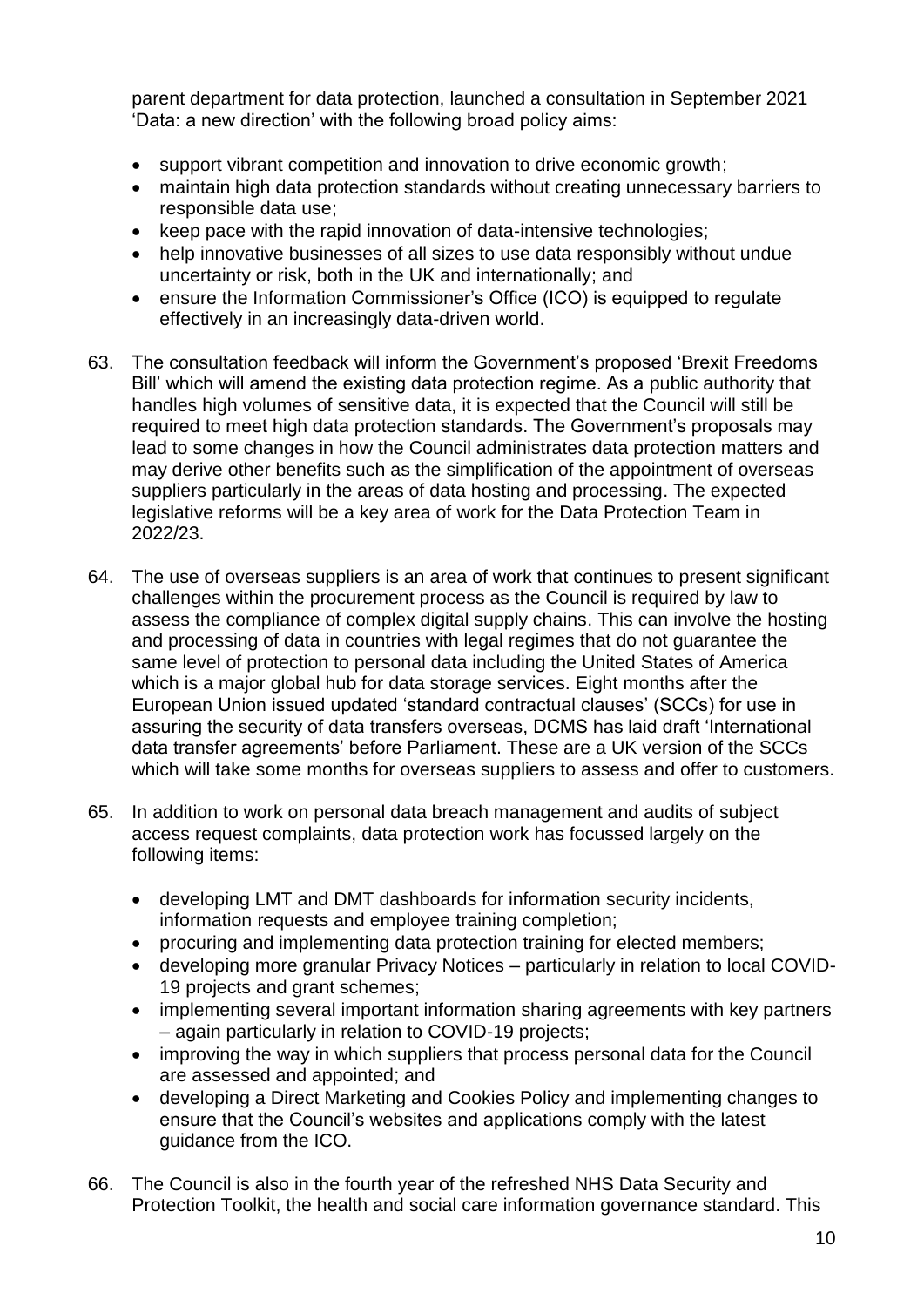self-assessment approach has largely reduced the evidential burden on the Council to prove compliance through large amounts of documentary evidence, focussing efforts on the National Data Guardian Standards. Completing the Toolkit is a key aspect of providing assurances to national and regional health partners and the Council's response to the COVID-19 pandemic, specifically access to test and trace and vaccination data, would have been limited without this being in place.

- 67. Incident statistics for 2021 show a slight increase overall and changes in the type of some incidents that are being reported, which are reflected in the information risk profile at Appendix 1. Incidents that resulted from disclosures in error increased and there was a slight increase in lost or stolen hardware, which may be explained by the changing nature of working from home as people movement restrictions have been relaxed over the year.
- 68. The severity of impact from incidents remains under control due to quicker and more effective containment from timely responses and action by officers and despite two incidents meeting the legal threshold for reporting to the ICO in 2021, following engagement and investigation the ICO took no further action having been satisfied with the Council's incident management and response.

| Incident type                              | 2019     | Reported<br>to ICO | 2020           | Reported<br>to ICO | 2021 | $\frac{9}{6}$<br>change<br>in past<br>year | Reported<br>to ICO | %<br>change<br>in past<br>year |
|--------------------------------------------|----------|--------------------|----------------|--------------------|------|--------------------------------------------|--------------------|--------------------------------|
| Disclosed in error                         | 52       | 2                  | 84             | $\Omega$           | 88   | 4.8%                                       | 2                  | 100%                           |
| Lost or stolen hardware                    | 3        | $\Omega$           | 3              | $\Omega$           | 5    | 66.7%                                      | $\Omega$           | 0%                             |
| Lost or stolen paperwork                   | 1        | $\Omega$           | $\overline{2}$ | $\Omega$           | 2    | 0%                                         | 0                  | 0%                             |
| Unauthorised access / disclosure           | 9        | $\Omega$           | 9              | $\Omega$           | 7    | $-22.2%$                                   | $\Omega$           | $0\%$                          |
| Corruption / inability to recover data     | 1        | $\Omega$           | 0              | 0                  | 1    | 100%                                       | $\Omega$           | 0%                             |
| Uploaded to website in error               | $\Omega$ | $\Omega$           | 0              | $\Omega$           | 1    | 100%                                       | 0                  | $0\%$                          |
| Other – breach of confidentiality          | $\Omega$ | $\Omega$           | 0              | $\Omega$           | 0    | $0\%$                                      | $\Omega$           | 0%                             |
| Other – building security                  | $\Omega$ | 0                  | 1              | 0                  | 2    | 100%                                       | 0                  | 0%                             |
| Other – damaged paper records              | $\Omega$ | $\Omega$           | 0              | $\Omega$           | 1    | 100%                                       | $\Omega$           | $0\%$                          |
| Other – data quality leading to disclosure | $\Omega$ | 0                  | 0              | 0                  | 0    | $0\%$                                      | 0                  | 0%                             |
| Other – email sent to personal account     | $\Omega$ | $\Omega$           | 1              | $\Omega$           | 0    | $-100%$                                    | $\Omega$           | $0\%$                          |
| Other – inappropriate use of staff portal  | $\Omega$ | $\Omega$           | $\mathbf{1}$   | $\Omega$           | 0    | $-100%$                                    | 0                  | 0%                             |
| Cyber - Hacking                            | $\Omega$ | $\Omega$           | 0              | $\Omega$           | 1    | 100%                                       | 0                  | 0%                             |
| <b>Total</b>                               | 66       | $\mathbf{2}$       | 101            | 0                  | 108  | 6.9%                                       | $\mathbf{2}$       | 100%                           |

### **Surveillance**

- 69. As reported to the Committee last year, during 2020/21 the Council agreed with the IPCO that it would maintain an overarching Surveillance Policy, covering CCTV, RIPA, non-RIPA covert surveillance and the surveillance of employees. This policy was approved by the Executive Member for Environment, Finance and Governance in August 2021 and will be updated on an annual basis.
- 70. The Council's use of CCTV was subject to internal audit during 2021. The audit discovered a fundamental weakness in that the auditor was unable to demonstrate that all CCTV schemes were identified on a central register overseen by the Single Point of Contact (SPOC). As such, the risk of the Council not complying with the POFA 2012 across its various CCTV schemes was heightened. In addition, further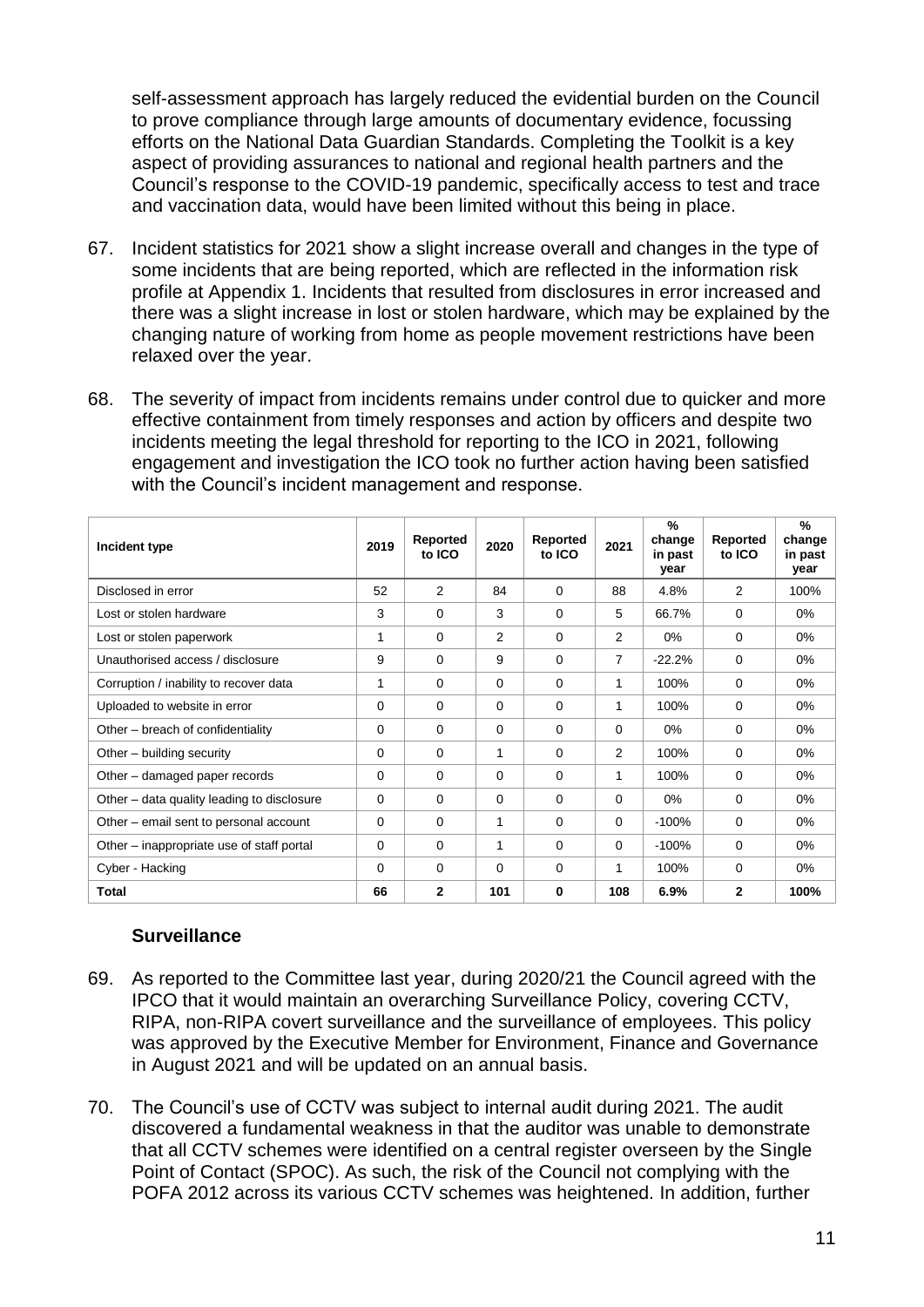issues were identified relating to roles and responsibilities, compliance of disclosures with the DPA, performance management (including via service level agreements) and annual reporting.

71. While the audit yielded only Limited Assurance, the auditor had reviewed the then draft Surveillance Policy and confirmed in his report that all issues identified by the audit would be addressed when that policy was implemented. The agreed management actions in response to this audit (which form part of the Surveillance Policy implementation plan), with current deadlines, are set out below:

| <b>Action</b>                                                                                                                                                                                                                                                                                                | Priority       | Owner                                                                                      | <b>Deadline</b> |
|--------------------------------------------------------------------------------------------------------------------------------------------------------------------------------------------------------------------------------------------------------------------------------------------------------------|----------------|--------------------------------------------------------------------------------------------|-----------------|
| 1.1) A central register of all public space surveillance camera<br>equipment operated by the Council, including the location of each<br>piece of equipment, its asset reference and the manager<br>responsible, will be developed and maintained by the SPoC.                                                |                |                                                                                            | 28/02/22        |
| 2.1) Scheme managers and responsible officers will be identified for<br>all schemes and maintain Code Assessment Packs, demonstrating<br>compliance with the Councils local code of practice.<br>The SPoC will produce an annual report based on a review of<br>annual self-assessments for scheme managers. | 1              | <b>Operational Community</b><br>Safety Manager (CCTV<br>Single Point of Contact<br>(SPOC)) | 28/02/22        |
| 3.1) CCTV Code of Practice and associated procedures to be<br>supplied to all scheme managers and responsible officers, with<br>appropriate briefings and / or training.                                                                                                                                     | $\overline{2}$ |                                                                                            | 28/02/22        |
| 4.1) Define the role of SPoC within the Council's Surveillance Policy<br>and brief SPoC on roles and responsibilities.                                                                                                                                                                                       | $\overline{2}$ | Head of Strategy Information<br>and Governance                                             | 31/07/21        |
| 5.1) The SPoC will produce an annual report based on a review of<br>annual self-assessments from scheme managers, which will include<br>scheme performance against key measures and targets to be<br>agreed with the Head of Strategy, Information and Governance<br>(SRO).                                  | $\overline{2}$ | <b>Operational Community</b><br>Safety Manager (CCTV<br>Single Point of Contact<br>(SPOC)) | 28/02/22        |
| 6.1) The Council's Data Protection Officer will schedule a more in<br>depth data protection audit of the CCTV unit to review compliance<br>with UK GDPR, DPA 2018, and ICO CCTV guidance.                                                                                                                    | 2              | Data Protection Officer                                                                    | 31/07/21        |
| 7.1) Contract owners to work with the NEPO and the CCTV<br>provider to enforce current contract stipulations regarding<br>performance and to update them where required in line with the<br>Council's Code Assessment Pack and annual review process.                                                        | $\overline{2}$ | <b>Operational Community</b><br>Safety Manager (CCTV<br>Single Point of Contact<br>(SPOC)) | 31/03/22        |
| 8.1) To ensure formal approval of AIM Terms of Reference, CSP<br>ISP and any existing tier 2 agreement are signed by relevant<br>partners and any tier 2 agreements that need input / advice are<br>forwarded to the Data Protection Officer.                                                                | 3              | Head of Stronger<br>Communities                                                            | 30/11/21        |

72. In brief, the following activity has been undertaken to date:

- the role of the SPOC was defined in the Surveillance Policy and the current role holder (the Operational Community Safety Manager) was briefed on role requirements;
- the SPOC has developed a central register of surveillance camera equipment, identifying schemes and scheme owners – the register needs to record asset numbers in order to be complete, and this work will be completed during 2022;
- the SPOC has revised the Council's CCTV Code of Practice and issued it to scheme owners, along with an associated Code Assessment Pack;
- scheme owners are in the process of completing their returns to the SPOC which will in turn allow him to complete the first CCTV annual report, which will be published on the Council's website;
- the SPOC has arranged monthly meetings with contract owners and quarterly meetings with scheme owners to discuss status and any compliance concerns; and
- the Data Protection Officer has confirmed that procedures in the CCTV unit are compliant with relevant legislation.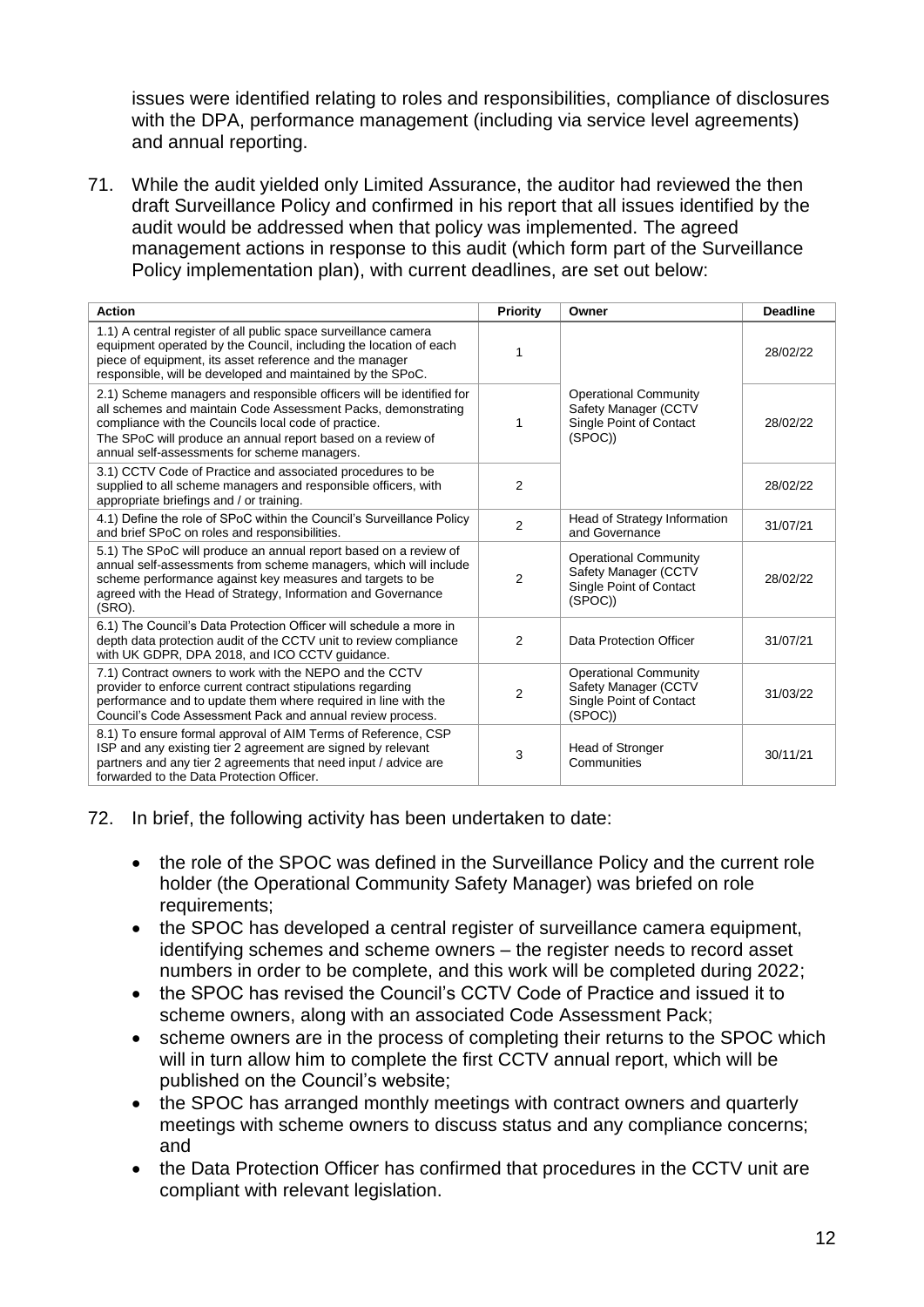- 73. As such, while some actions from the audit will now complete in 2022, work to date has substantially reduced the risk of non-compliance with the POFA 2012 and this is reflected in the Council's revised information risk profile.
- 74. RIPA is the law governing the use of surveillance techniques by public authorities, including local authorities. RIPA requires that when public authorities need to use covert techniques to obtain private information about someone, they only do so if surveillance is necessary, proportionate, and compatible with human rights. Typically this relates to suspected criminal activity that is likely to result in a custodial sentence of six months or more.
- 75. In such instances, covert surveillance can be undertaken, subject to magistrate approval, if it is not possible to gather sufficient evidence to secure a prosecution without this.
- 76. The Council's use of RIPA has reduced annually since 2015, with no applications made in 2020 or 2021, due in part to COVID-19. The charts below set out the number of applications made the Council in the past seven years, the nature of the surveillance and the reasons why it was undertaken.



- 77. The Council's revised Surveillance Policy commits the Council to establishing an authorisation process comparable to RIPA for covert surveillance undertaken during investigations that would not reach the RIPA threshold and this will be implemented during 2022. Also during the past year, the Council has taken steps to clarify under what circumstances employees may be surveilled (e.g. disciplinary investigations or for health and safety purposes) and how this would be authorised and undertaken.
- 78. As work on overt and covert surveillance procedures, the previous proposal to present a separate annual report on surveillance to the Committee will be deferred to next year.

#### **Information Requests**

- 79. The following table summarises statutory information requests received by the Council in 2021 and trends over the past three years.
- 80. In summary, caseload in respect of information requests grew by 2.9% in 2021, down significantly from the 26.5% growth seen in 2020, in which CCTV disclosure requests grew significantly following the transfer of the management of such requests from the corporate team to the CCTV unit, reflecting increasing joint working on crime and anti-social behaviour.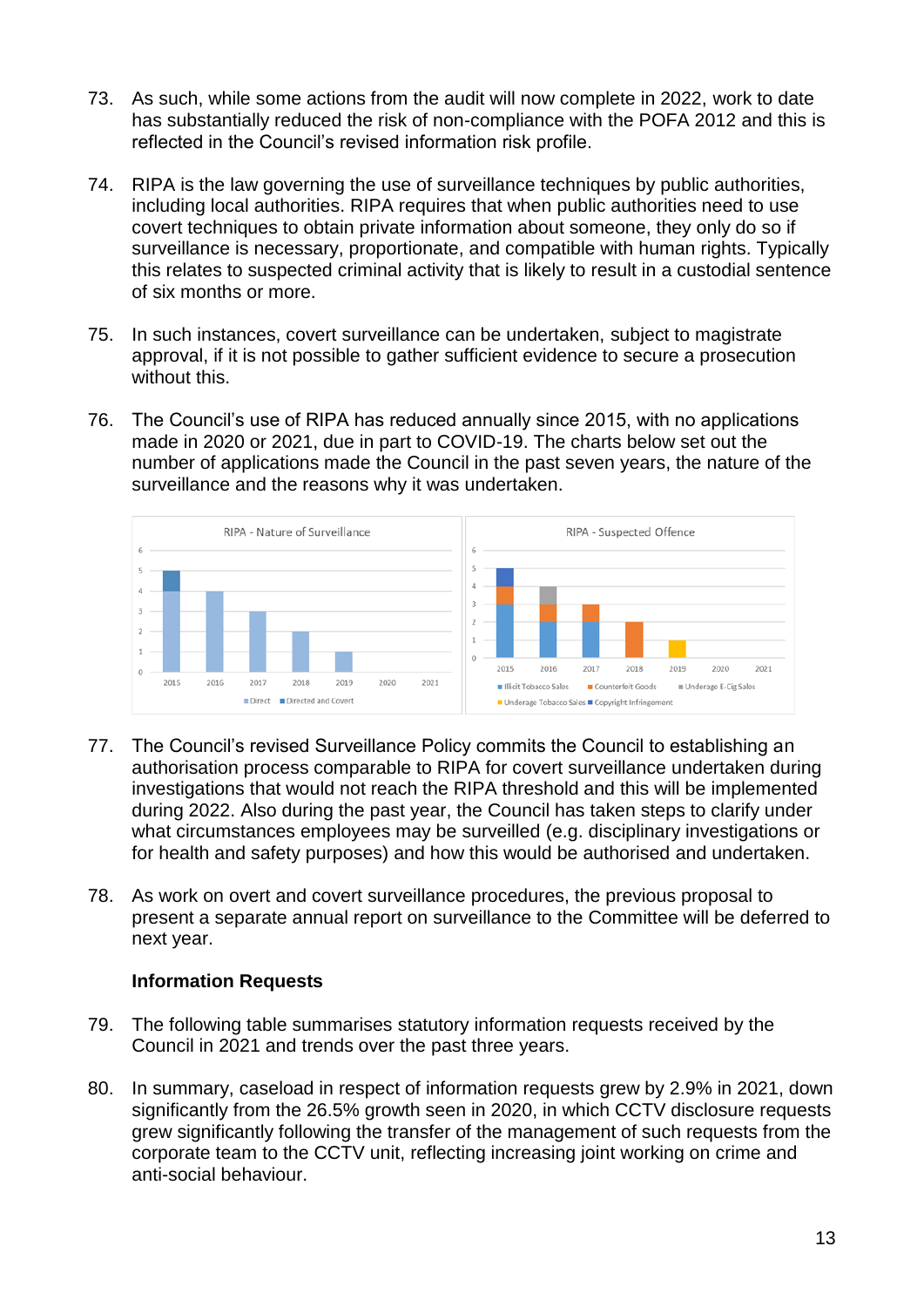81. The Council carries out a vast amount of lawful information sharing daily with various partners and organisations. The number of requests for disclosure of information where the organisation has specifically sought the Council to 'exempt' the request from data protection laws has greatly increased. The main point to note regarding these exempted disclosures is that the Council would normally be required to inform the individuals about such disclosures and provide a copy of their data if it was requested by them. The 'exemptions' do not require notification or provision of data to a data subject if it would prejudice the purposes of the disclosure. The highest number of such requests remains in crime and taxation. However, immigration disclosure requests have increased, as have requests from regulatory bodies under the 'public protection' heading (mostly from the Disclosure and Barring Service and Social Work England).

| <b>Request type</b>                                     | 2019                         | 2020     | 2021           | % change<br>in past<br>year | % in time<br>in 2021 | % in time<br>trend |  |  |
|---------------------------------------------------------|------------------------------|----------|----------------|-----------------------------|----------------------|--------------------|--|--|
| Data Protection Act 2018                                |                              |          |                |                             |                      |                    |  |  |
| <b>Subject Access Requests</b>                          | 140                          | 81       | 142            | 75.3%                       | 59.1%                | Up                 |  |  |
| Disclosure - Crime or taxation                          | 121                          | 71       | 68             | $-4.2%$                     | N/A                  | N/A                |  |  |
| Disclosure - Immigration                                | 8                            | 20       | 31             | 55%                         | N/A                  | N/A                |  |  |
| Disclosure - Legal proceedings                          | 55                           | 6        | 8              | 33.3%                       | N/A                  | N/A                |  |  |
| Disclosure - Public protection                          | 2                            | $\Omega$ | 12             | 100%                        | N/A                  | N/A                |  |  |
| Disclosure CCTV - Crime                                 | $\overline{\phantom{0}}$     | 1,045    | 1,096          | 4.9%                        | N/A                  | N/A                |  |  |
| Disclosure CCTV - Legal proceedings                     | $\qquad \qquad \blacksquare$ | 11       | 26             | 136.4%                      | N/A                  | N/A                |  |  |
| Freedom of Information Act 2000 (FOIA)                  |                              |          |                |                             |                      |                    |  |  |
| <b>FOIA</b> requests                                    | 1,360                        | 1,032    | 919            | $-10.9%$                    | 69.6%                | Down               |  |  |
| <b>Environmental Information Regulations 2004 (EIR)</b> |                              |          |                |                             |                      |                    |  |  |
| <b>EIR</b> requests                                     | 214                          | 142      | 164            | 15.5%                       | 64%                  | Down               |  |  |
| Appeals (FOIA and EIR)                                  |                              |          |                |                             |                      |                    |  |  |
| Requests to review initial responses                    | 26                           | 26       | 39             | 50%                         | 70%                  | Down               |  |  |
| Appeals to the ICO                                      | 2                            | 2        | $\overline{2}$ | 0%                          | 100%                 | Up                 |  |  |
| % Appeals upheld in MBC's favour                        | $0\%$                        | 50%      | 100%*          | N/A                         | N/A                  | N/A                |  |  |
| <b>Total</b>                                            | 1,928                        | 2,436    | 2,507          | 2.9%                        |                      |                    |  |  |

\* *One appeal pending at the time of writing.*

- 82. Growth in 2021 was mainly seen in Subject Access Requests and requests under the Environmental Information Regulations 2004, which returned to pre-pandemic levels, though requests under the Freedom of Information Act 2000 fell by 11% during the year. This is likely to be attributable to use of the Council's open data site, on which 1,500 datasets are now available, at 50% increase on 2020.
- 83. The Committee was provided with an interim update on work to address the Council's backlog of Subject Access Requests in September 2021. The number of SARs has returned to pre-pandemic levels and the number responded to on time has increased in 2021. The continued improvement work has reduced the Council's rolling number of overdue SARs from 26 at the end of 2020 to 17 as of February 2022. Of those 17, only 6 were originally received prior to 2021 – this is a marked improvement from the Committee's last update at which time there were 10 overdue requests still open that were received prior to 2021.
- 84. As a result of one complaint, the Council engaged with the ICO about its governance arrangements for SARs. It was able to provide detailed information regarding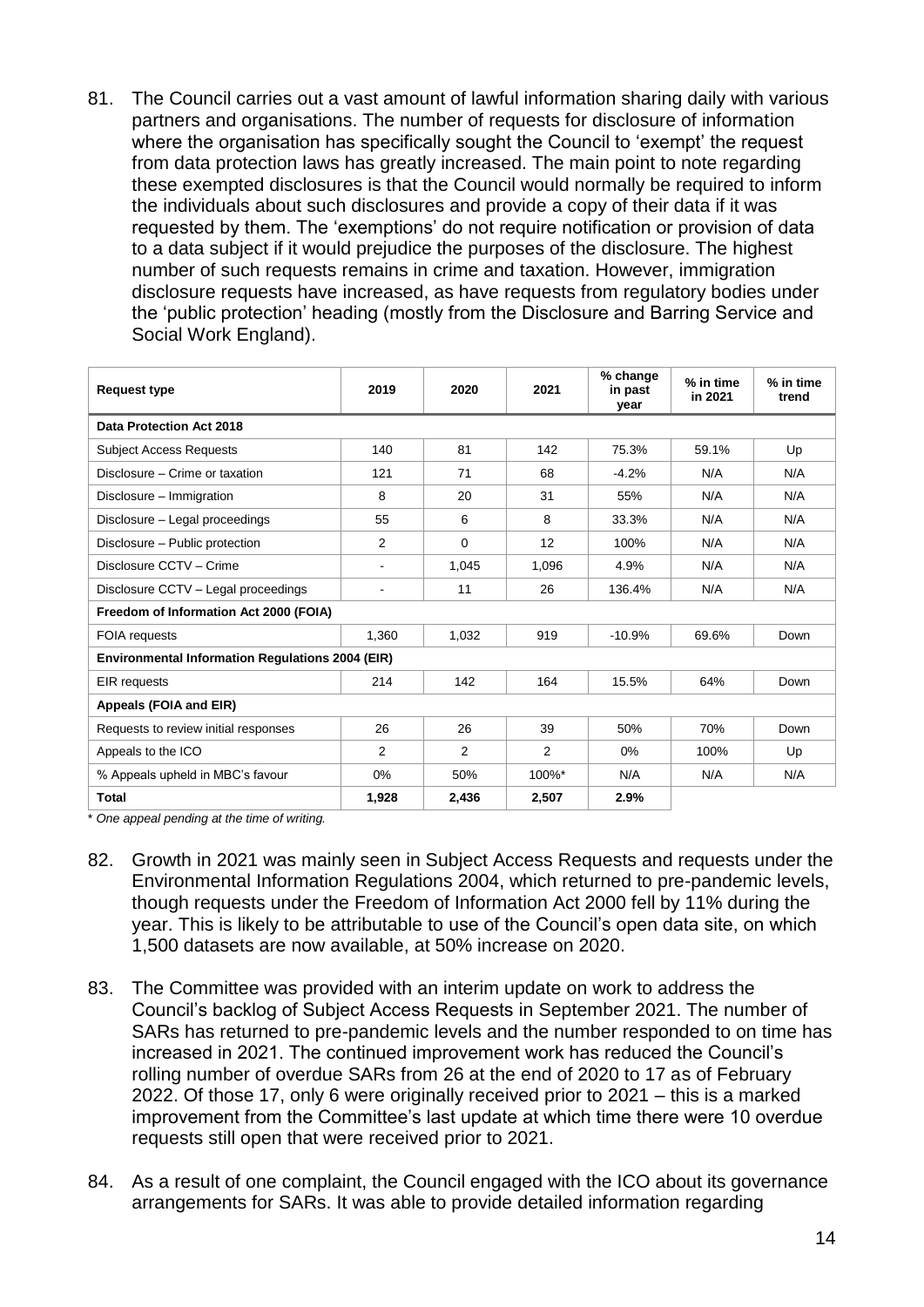overdue responses and the improvement plan in place to address these. Having been satisfied with the Council's responses (which included clearing the SAR backlog by August 2022), the ICO took no further action on this matter.

- 85. The Council continues to receive a number of complex information requests regarding key programmes and projects and associated political decisions, and the timeliness of responses did not approve as planned during the year. The Council has recognised this and agreed investment in two additional FTE posts within the Information Requests team. Coupled with the additional search capacity provided by Microsoft 365, this should see the timeliness of responses improve significantly during 2022.
- 86. During 2021, an internal audit of Direct Marketing and Freedom of Information requests was undertaken. This area of focus was agreed with the SIRO and Data Protection Officer to address priority issues not covered by the ICO Consensual Data Protection Audit.
- 87. The audit concluded that there is a generally sound system of governance, risk management and control in place, yielding an opinion of Reasonable Assurance and seven management actions (two Priority 2s and five 3s).
- 88. The two P2 actions related to revising the Council's Request for Information procedures to improve the robustness of the close down procedure, and implementing an FOI business intelligence dashboard so that LMT and Heads of Service will monitor responsiveness in real time to ensure compliance with timescales. These actions have now been completed. Four of the five P3 actions have also been implemented, with the outstanding action (relating to an online marketing consent platform) will be implemented as part of the Council's new website (due November 2022).
- 89. While the above 'green shoots' and additional investment provides some assurance the ongoing issues around timeliness of responses to information requests will be resolved during 2022, this issue remains a key information risk to the Council.

#### **Assessment of information risk**

- 90. During 2021, taking into account the continued impact of the COVID-19 pandemic, the Council continued to take positive steps to enhance information governance and minimise information risk across the organisation.
- 91. Considering progress in the past year, issues and risks emerging from the global and national situation and the ongoing monitoring of the Council's information governance practice, a revised short-form version of the Council's information risk register is attached at Appendix 1.
- 92. In overall terms, the Council's risk profile is broadly stable, but (as set out within the report) the Council needs to maintain extreme vigilance in relation to cyber security, as well completing activity to permanently mitigate risks relating to breach of data rights and unauthorised access. Loss of data (physical or electronic) while in transit or migration places as joint highest risk at the end of 2021 as the Council commences moving the vast majority of its records in the coming year.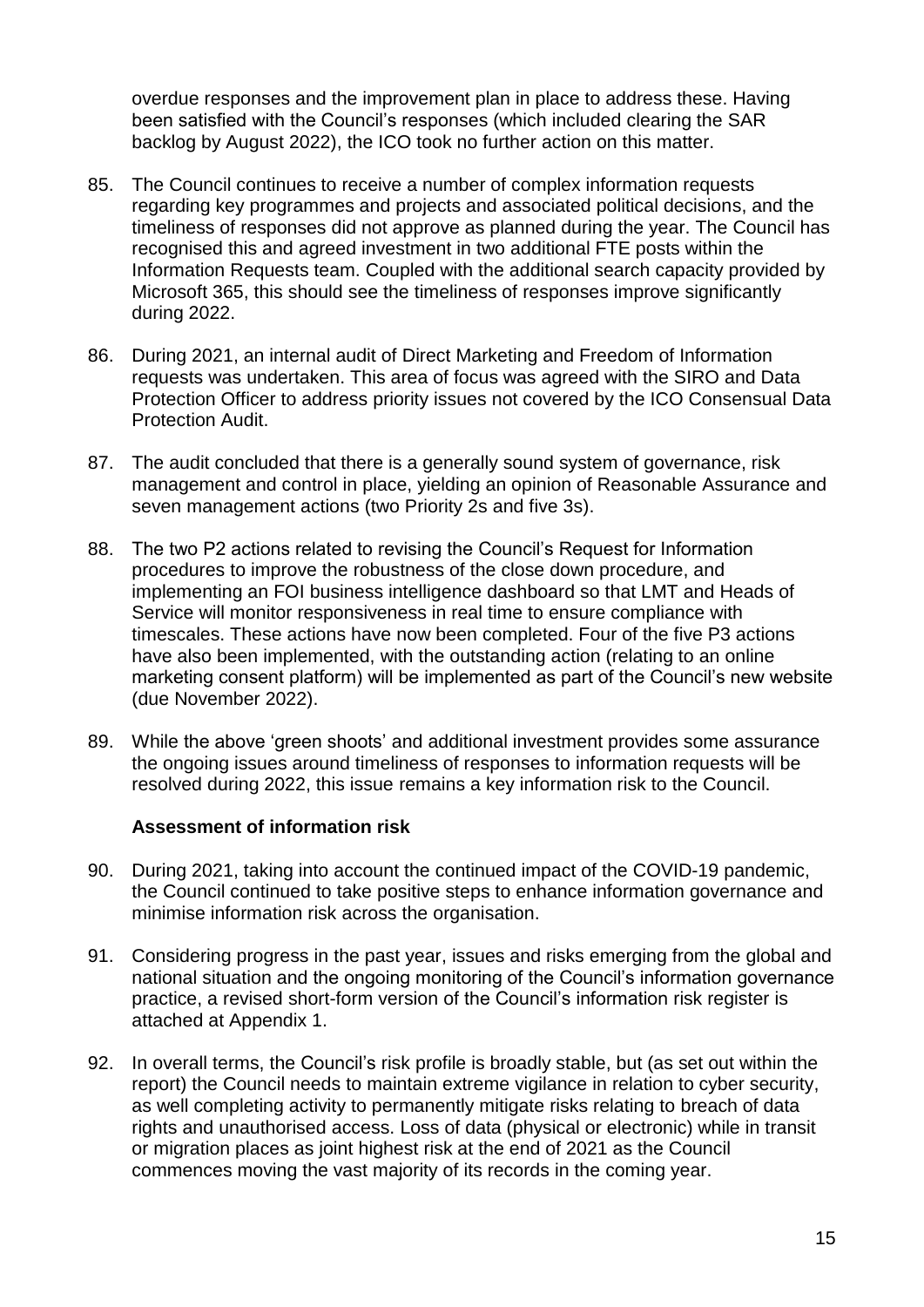93. Deferred from 2021, a new approach to the monitoring and management of information risk will be introduced alongside the new IGF which will be reflected in the next annual report. As part of this, IAOs will be required to formally provide the SIRO with assurance on information assets and risks on an annual basis using a standard template.

### **Priorities for 2022**

- 94. Key priorities for 2022 to address the issues and risks outlined in this report are therefore as follows:
	- review the Council's approach to cyber security and continuity / recovery plans in line with changes to National Cyber Security Centre guidance and the Government's National Cyber Strategy for 2022-2030, focusing on zero-day, internet-facing application and supply chain attacks, particularly in view of the ongoing situation in Ukraine;
	- continue to improve the Council's responsiveness to information requests through use of enhanced 365 tools and increased resourcing of the central team;
	- continue to improve the Council's surveillance practice by implementing in full the provisions of the Surveillance Policy;
	- develop an Integrated Operations Strategy for the Council, fully aligning all existing operational strategies including the Information and ICT strategies;
	- launch the Council's revised Information Governance Framework to staff, focusing in particular on those with specific roles in the framework – IAOs, system owners and Information Asset Assistants;
	- ensure that the move to and operation of Fountain Court is undertaken in line with the Council's Premises Security and Access policy to avoid loss of or unauthorised access to information;
	- ensure that key ICT projects for 2022 including the migration from the Council's existing EDRMS to Microsoft SharePoint and the review of the Council's website are fully aligned with the Information Governance Framework and progress the aims of the Council's Information Strategy.

### **Key messages for staff**

- 95. The following key messages will continue to be communicated to staff via reinduction, staff training, Information Asset Owners and other means in order to ensure improved information risk management:
	- Always ensure that you have completed the latest training on data protection, cyber security and related information governance matters.
	- Power off your machine at the end of every day and restart it for updates when prompted.
	- Always read and implement advice and guidance provided by ICT Services.
	- Do not attempt to install any software without authorisation from ICT Services.
	- Be vigilant to the threat from phishing read emails carefully and report any suspect emails to the ICT Service Desk.
	- Never use your Council email address for personal reasons e.g. signing-up to a website not related to work.
	- Never use the same password for different Council systems and do not use any work passwords on non-Council systems e.g. personal email or website accounts.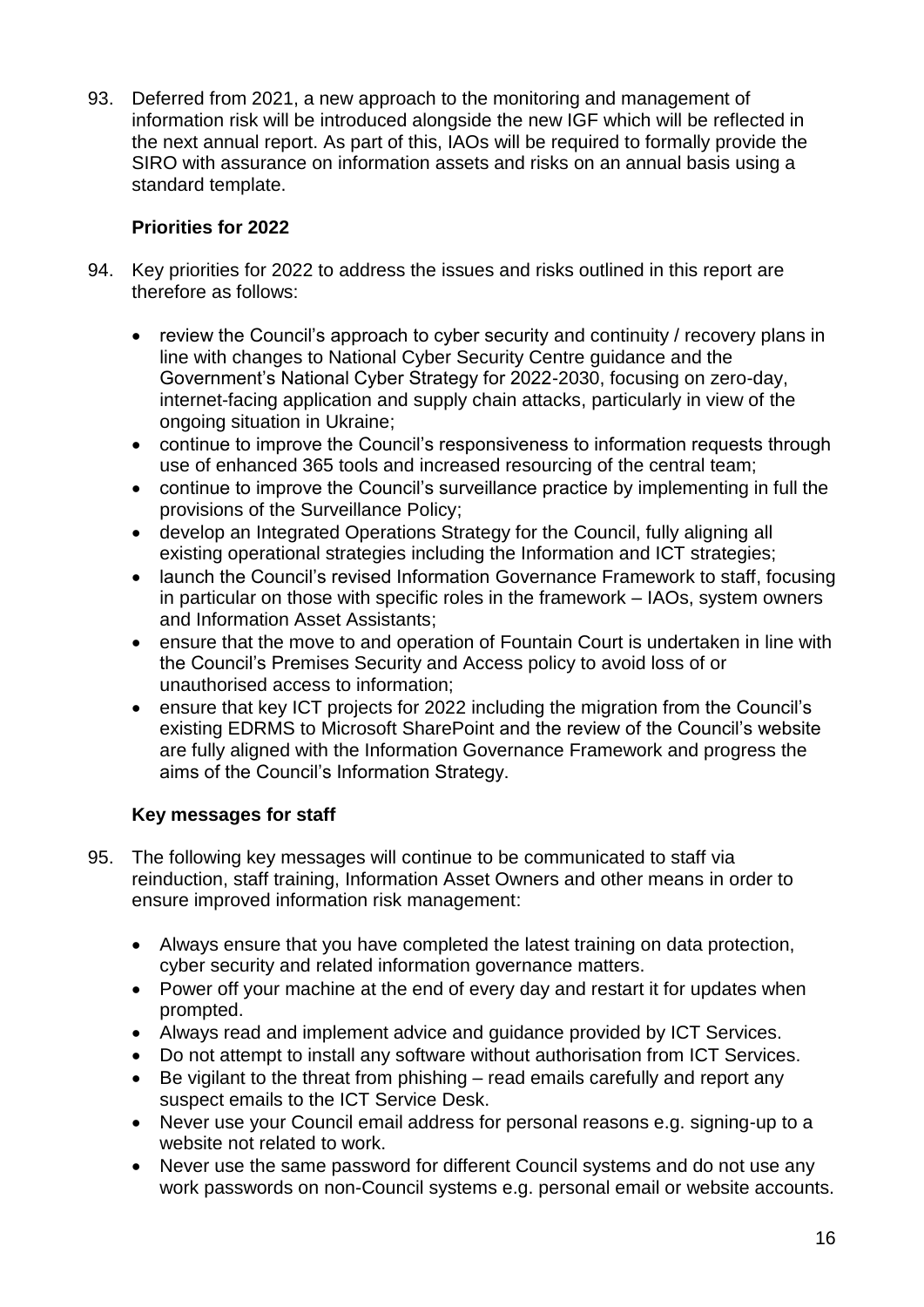- Be careful in your personal use of social media that you do not make yourself vulnerable to identity fraud.
- Never use personal devices (including printers), accounts (such as email or cloud storage) to store or work on Council documents and data.
- Do not access records that you have no professional reason to view this includes reading material that may have been accidentally left on desks or photocopiers.
- If you do not recognise someone who is trying to access employee only areas, and they are not wearing a Council ID / lanyard or appropriate visitor badge, do not simply hold the door open for them. If they appear lost, politely refer them to reception. If you are concerned, report the matter to reception or raise the matter with your manager straight away.
- Always leave your workspace clear of information and your computer screen locked when unattended – no documents or passwords should be left on desks or monitors, and drawers and filing cabinets should always be locked.
- Keep your use of paper to an absolute minimum diaries, notebooks or correspondence – and never leave these unattended.
- Be careful when sending emails and letters that you take the time to make sure that you are using the correct, up-to-date, and full addresses.
- If you are sending documents electronically to a recipient, consider using Objective Connect for extra security and audit trails.
- Always transport devices and any information on paper (where taking this off-site is unavoidable) locked in the boot of your vehicle. However do not leave items unattended in your vehicle as these will not be deemed to be secured and you will be held responsible.
- If using paper to work at home, do not leave in a place where it can obviously be stolen (e.g. with your laptop in the hall) at night or when you are out of the house.

### **What decision(s) are being asked for?**

96. That the Committee notes the position set out in the report, and proposes for consideration any further steps it may wish to see taken to promote good practice in information governance within the Council.

### **Why is this being recommended?**

97. To support the Committee in discharging its responsibilities in relation to corporate governance, which includes information governance.

### **Other potential decisions and why these have not been recommended**

98. Not applicable.

### **Impact(s) of recommended decision(s)**

### **Legal**

99. IG is governed by UK legislation, regulation, statutory guidance and case law. This report sets out, at a high level, the reasonable technical and organisational measures that the Council is taking and plans to take in order to ensure compliance with this legal framework and minimise information risk.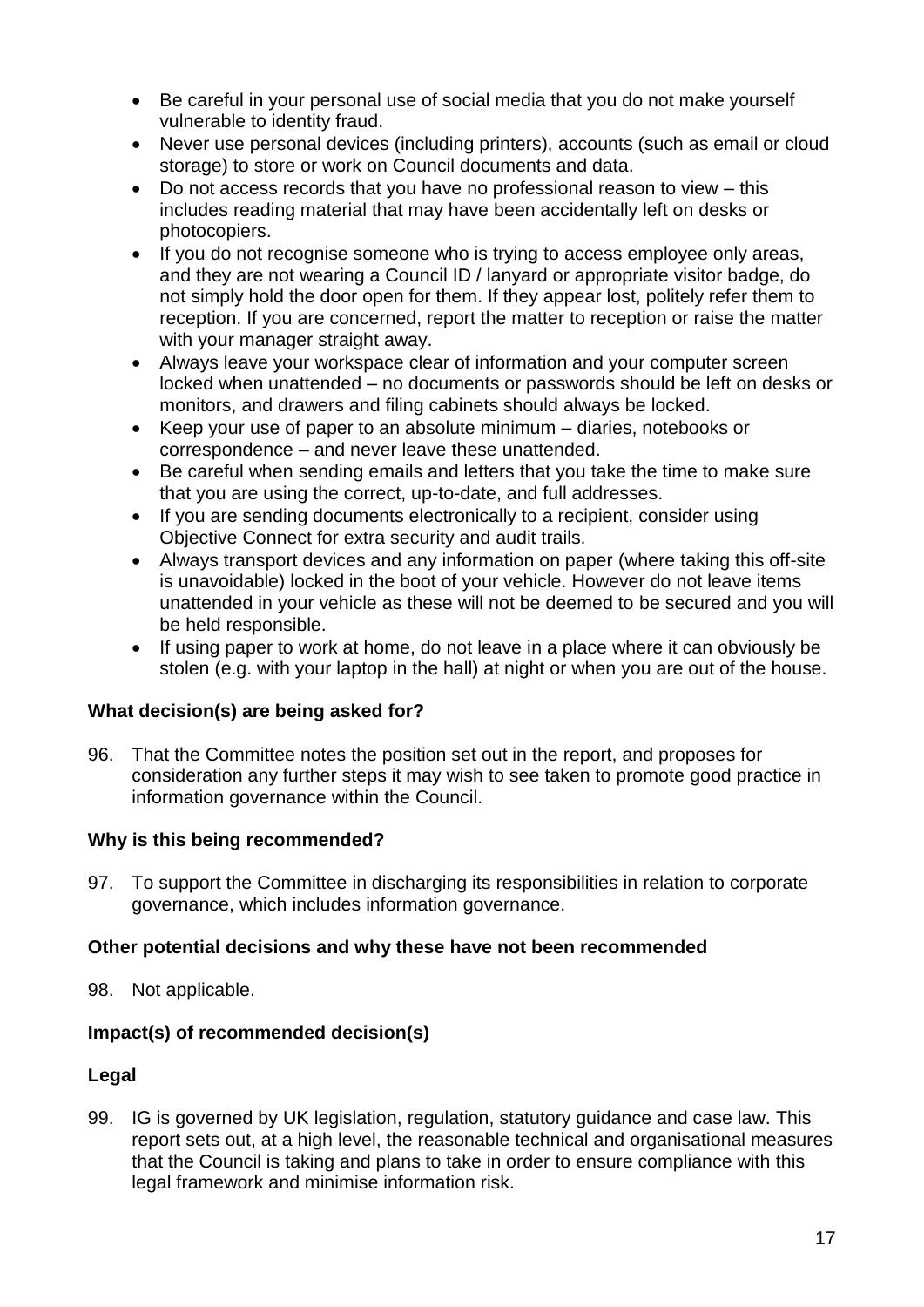### **Financial**

100. It is anticipated that all activity set out in this report is achievable within existing and planned budgets.

### **Policy Framework**

101. Current and planned activity outlined is consistent with the direction of travel set out in the 'Business' section of the Strategic Plan.

### **Equality and Diversity**

102. Not applicable.

### **Risk**

103. This report sets out the Council's information risks and current arrangements and future plans for their management.

### **Actions to be taken to implement the decision(s)**

104. Not applicable, as the report advises the Committee and seeks comment. The activity outlined in the main body of the report will result in significant improvements in the Council's information governance arrangements.

#### **Appendices**

Appendix 1 Summary Information Risk Register at end 2021

### **Background papers**

| <b>Contact:</b><br><b>E</b> 22 2:11 | Paul Stephens, Head of Strategy, Information and Governance<br>noul otonhono@middloobsquah gouul                                   |  |
|-------------------------------------|------------------------------------------------------------------------------------------------------------------------------------|--|
| 06/02/20<br>21/04/21                | Corporate Audit and Affairs Committee Annual Report of the SIRO<br>Corporate Audit and Affairs Committee Annual Report of the SIRO |  |
| 07/02/19                            | Corporate Audit and Affairs Committee Annual Report of the SIRO                                                                    |  |
| 08/02/18                            | Corporate Audit and Affairs Committee Annual Report of the SIRO                                                                    |  |

**Email: [paul\\_stephens@middlesbrough.gov.uk](mailto:paul_stephens@middlesbrough.gov.uk)**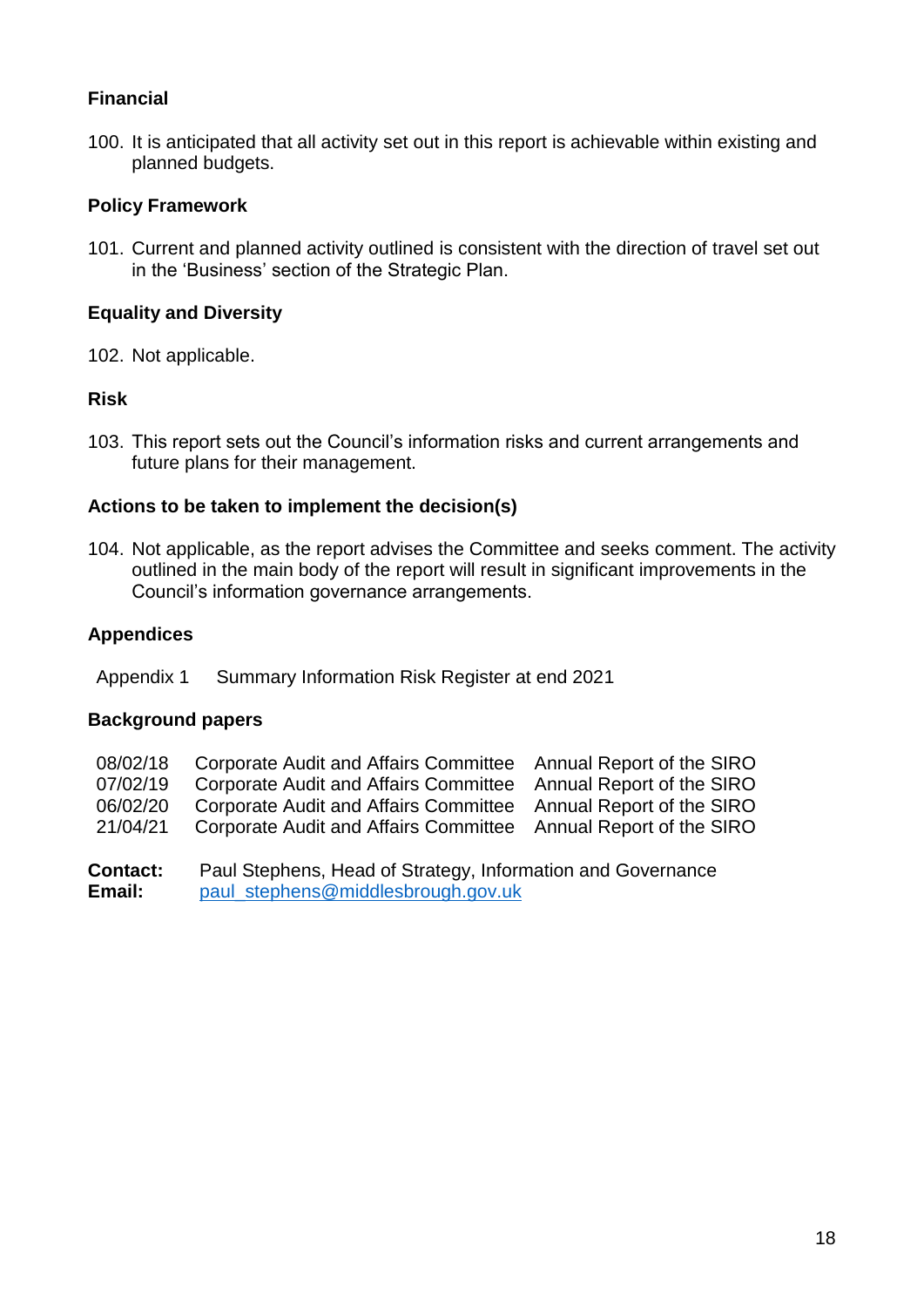## **Appendix 1: Summary Information Risk Register at end 2021**

| Category         | <b>Risk</b>                                                                                                | Current score <sup>1</sup> | <b>Trend</b> | <b>Target score</b> |
|------------------|------------------------------------------------------------------------------------------------------------|----------------------------|--------------|---------------------|
| Internal         | Failure to comply with the FOIA 2000, EIR 2004 or DPA 2018 due to late<br>response to information requests | 20                         | Same         | 10                  |
| Internal         | Loss of data (physical or electronic) while in transit / migration                                         | 20                         | <b>New</b>   | 5                   |
| Internal         | Lack of employee and customer golden records / inaccurate records                                          | 20                         | Same         | 6                   |
| Internal         | Unauthorised access to / loss of information due to tailgating, damage or theft                            | 15                         | Down         | 3                   |
| Internal         | Internal misuse of data                                                                                    | 15                         | Up           | 10                  |
| Internal         | Insecure disposal of records                                                                               | 15                         | Up           | 5                   |
| Communication    | Breach of personal data by human error                                                                     | 15                         | Same         | $6\phantom{1}6$     |
| External         | Breach of personal data from cyber attack                                                                  | 14                         | Same         | $\overline{7}$      |
| Internal         | Failure to comply with the UK GDPR 2016 / DPA 2018                                                         | 14                         | Same         | $\overline{7}$      |
| Internal         | Failure to comply with the PoFA 2012 (CCTV provisions)                                                     | 10                         | Down         | 5                   |
| Internal         | Breach of personal data by third party processor                                                           | 10                         | Same         | 10                  |
| Internal         | Ineffective staff training on information governance                                                       | $\overline{9}$             | Same         | 6                   |
| Internal         | Misfiled historic records                                                                                  | $\overline{9}$             | Same         | 3                   |
| <b>Technical</b> | Failure of disaster recovery                                                                               | $\overline{7}$             | Same         | $6\phantom{1}6$     |
| Internal         | Failure to comply with the Baseline Personnel Security Standard                                            | $\overline{7}$             | Down         | $\overline{7}$      |
| <b>Technical</b> | Unauthorised access due to ICT not being notified of movers / leavers                                      | 6                          | Same         | $6\phantom{1}6$     |
| Internal         | Failure to comply with the Payment Card Industry standard                                                  | 6                          | Same         | 3                   |

 $\overline{a}$ <sup>1</sup> Scoring is in line with the Council's Risk Management Framework. Low risks = <5, Medium = 6-10, and High = >12.